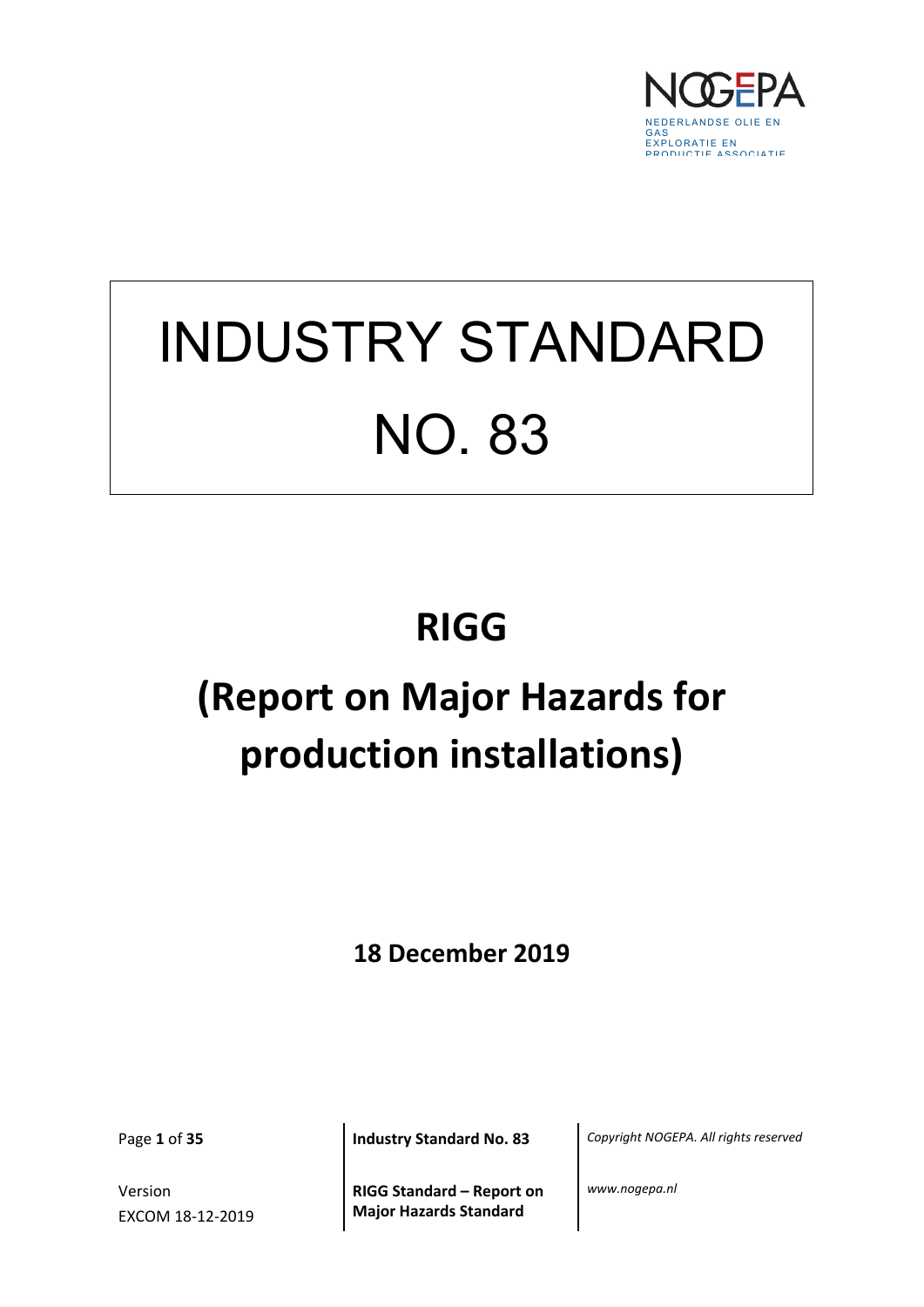

## Index

| 1. |       |                                                                                      |  |  |  |
|----|-------|--------------------------------------------------------------------------------------|--|--|--|
| 2. |       |                                                                                      |  |  |  |
|    | 2.1   |                                                                                      |  |  |  |
|    | 2.2   |                                                                                      |  |  |  |
| 3. |       |                                                                                      |  |  |  |
|    | 3.1   |                                                                                      |  |  |  |
|    | 3.2   |                                                                                      |  |  |  |
|    | 3.3   |                                                                                      |  |  |  |
|    | 3.3.1 |                                                                                      |  |  |  |
|    | 3.3.2 |                                                                                      |  |  |  |
|    | 3.3.3 |                                                                                      |  |  |  |
|    | 3.3.4 |                                                                                      |  |  |  |
|    | 3.4   |                                                                                      |  |  |  |
|    | 3.4.1 |                                                                                      |  |  |  |
|    | 3.4.2 |                                                                                      |  |  |  |
|    | 3.5   |                                                                                      |  |  |  |
|    | 3.6   | Notification of Combined Operations (Kennisgeving van gecombineerde activiteiten) 15 |  |  |  |
|    | 3.7   |                                                                                      |  |  |  |
|    | 3.8   |                                                                                      |  |  |  |
| 4. |       |                                                                                      |  |  |  |
|    | 4.1   |                                                                                      |  |  |  |
|    | 4.2   |                                                                                      |  |  |  |
|    | 4.2.1 |                                                                                      |  |  |  |

Page 2 of 35

**Industry Standard No. 83** 

Copyright NOGEPA. All rights reserved

Version EXCOM 18-12-2019 RIGG Standard - Report on **Major Hazards Standard**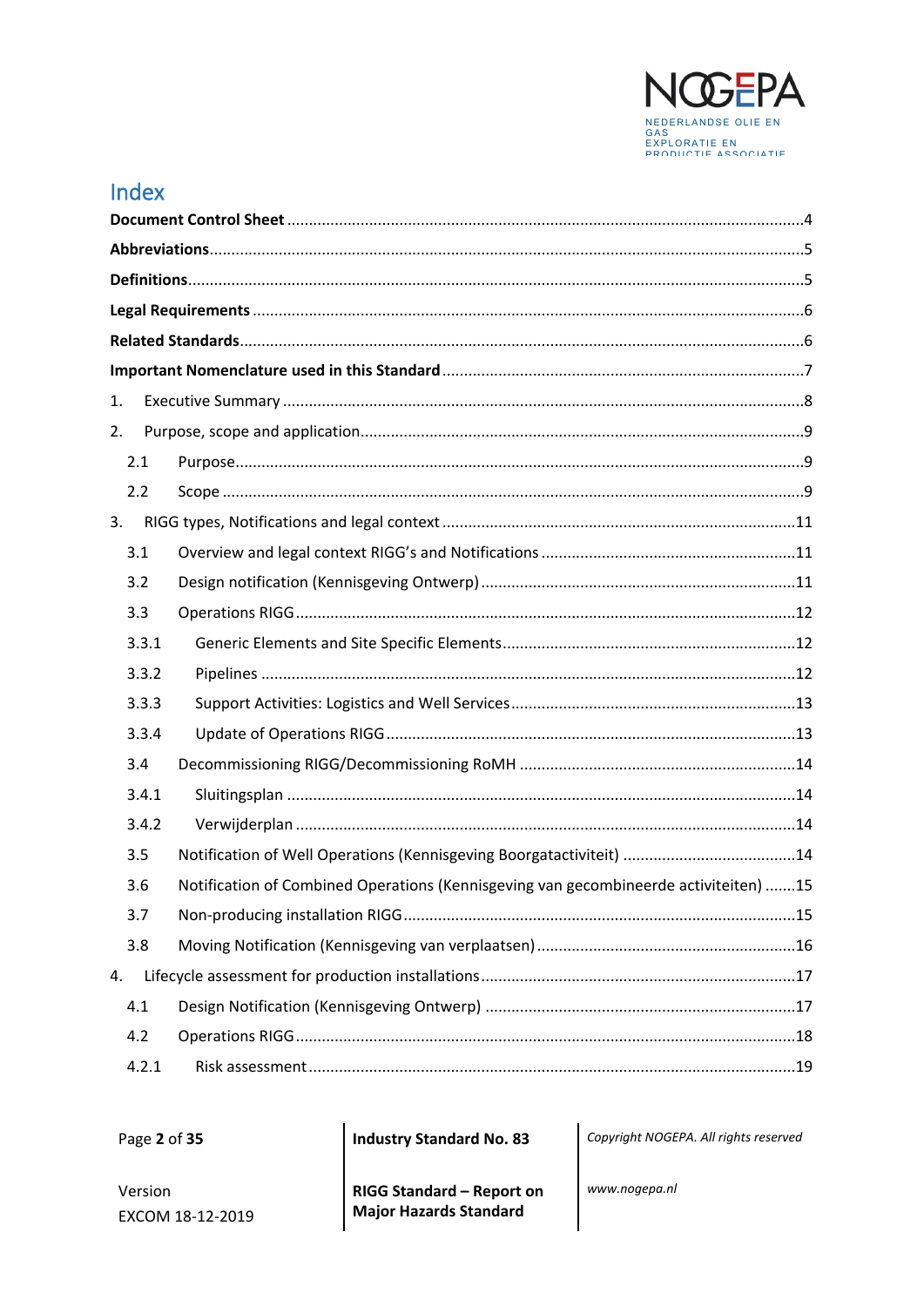

|         | 4.2.2            |  |
|---------|------------------|--|
|         | 4.2.3            |  |
|         | 4.2.4            |  |
|         | 4.2.5            |  |
|         | 4.3              |  |
|         | 4.3.1            |  |
|         | 4.3.2            |  |
|         | 4.4              |  |
| 5.      |                  |  |
| 6.      |                  |  |
| Annex I |                  |  |
|         | <b>Annex II</b>  |  |
|         | <b>Annex III</b> |  |
|         | <b>Annex IV</b>  |  |
|         | <b>Annex V</b>   |  |
|         | Annex VI         |  |

Version EXCOM 18-12-2019

**RIGG Standard – Report on Major Hazards Standard**

Page **3** of **35 Industry Standard No. 83** *Copyright NOGEPA. All rights reserved*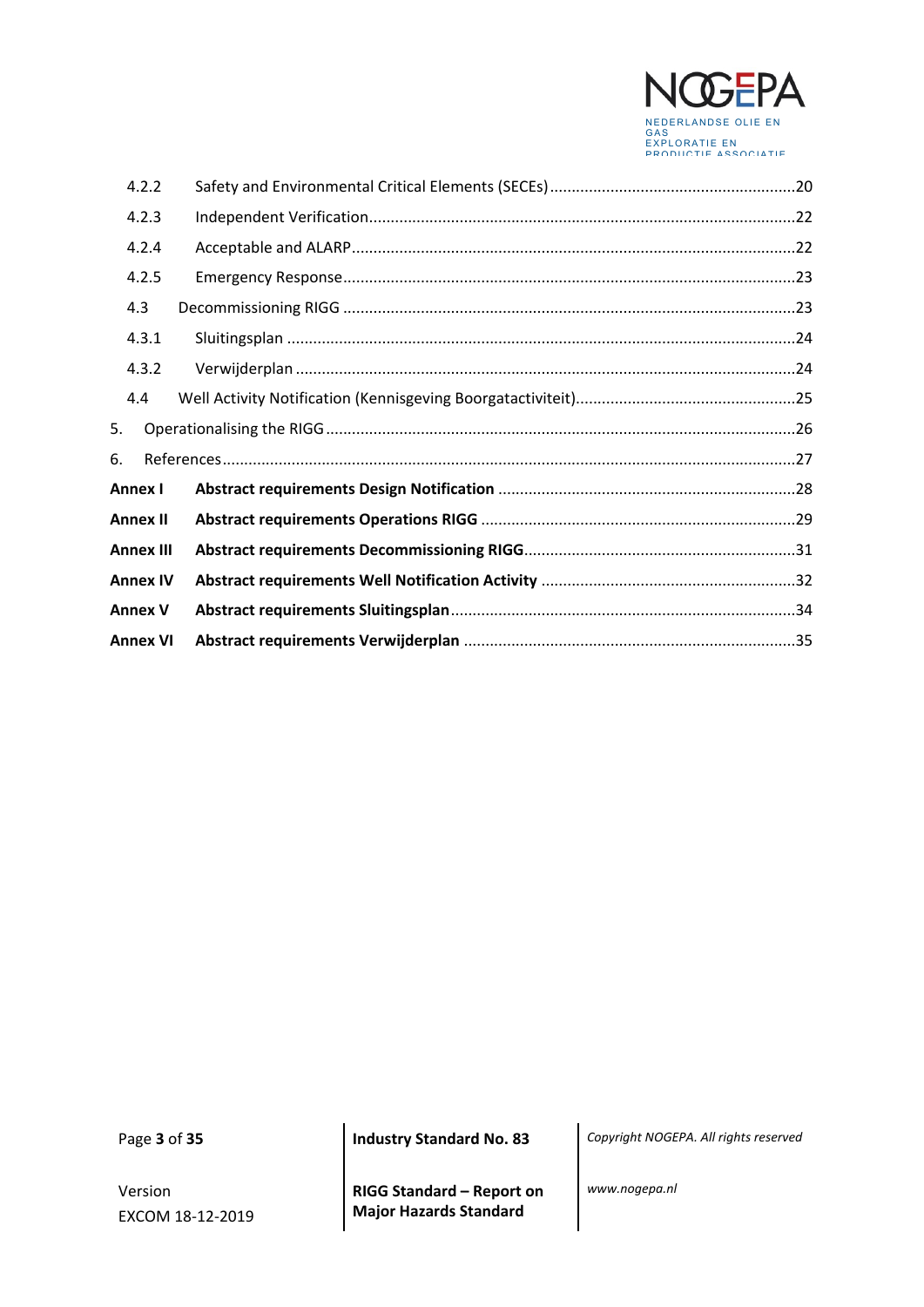

## <span id="page-3-0"></span>**Document Control Sheet**

| <b>Control Sheet</b>   |                                                                                                                                                                                                                                                       |  |  |  |
|------------------------|-------------------------------------------------------------------------------------------------------------------------------------------------------------------------------------------------------------------------------------------------------|--|--|--|
| Responsible Committee  | <b>HSCOM</b>                                                                                                                                                                                                                                          |  |  |  |
| Title Document (UK)    | RIGG (Report on Major Hazards)                                                                                                                                                                                                                        |  |  |  |
| Type Document (UK)     | <b>Industry Standard</b>                                                                                                                                                                                                                              |  |  |  |
| <b>Control Number:</b> | 83                                                                                                                                                                                                                                                    |  |  |  |
| <b>Control Status:</b> | Controlled / Uncontrolled when printed                                                                                                                                                                                                                |  |  |  |
| <b>Issue Status</b>    | This document has been published electronically on the NOGEPA<br>website. In order to maintain this document as a "controlled copy" any<br>formal revisions will be published via this website and should replace<br>all previously issued revisions. |  |  |  |

| Document update timeframe | cJ             |                  |  |
|---------------------------|----------------|------------------|--|
| C1 - 12 Months            | C2 - 24 Months | $C3 - 36$ Months |  |

| <b>Endorsed by</b>           |       |                 |  |  |
|------------------------------|-------|-----------------|--|--|
| <b>Environment Committee</b> | Name  | W. van der Meer |  |  |
|                              | Date: |                 |  |  |
|                              | Name  | R. Pijtak       |  |  |
| Health and Safety Committee  | Date: |                 |  |  |
|                              | Name  | S. Tates        |  |  |
| Legal Committee              | Date: |                 |  |  |
|                              | Name  | R. Aretz        |  |  |
| <b>Operations Committee</b>  | Date: |                 |  |  |
| <b>Approved by</b>           |       |                 |  |  |
| <b>Executive Committee</b>   | Name  | R. Frimpong     |  |  |
|                              | Date: |                 |  |  |

| <b>Revision History</b> |            |                                                            |                  |                |          |  |
|-------------------------|------------|------------------------------------------------------------|------------------|----------------|----------|--|
| Re<br>$\mathsf{v}$      | Date       | Description                                                | Author           | Reviewed       | Approved |  |
| 0                       | 22-4-2016  | draft                                                      | Andre<br>Woldhek | G.J. Windhorst | F. Weir  |  |
| 1                       | 18-12-2019 | Reviewed in 3-yearly<br>update cycle: no changes<br>needed |                  |                |          |  |
|                         |            |                                                            |                  |                |          |  |

This document will be controlled in accordance with the NOGEPA Industry Standard No. 80 on Standards and Document Control.

Version EXCOM 18-12-2019 **RIGG Standard – Report on Major Hazards Standard**

Page **4** of **35 Industry Standard No. 83** *Copyright NOGEPA. All rights reserved*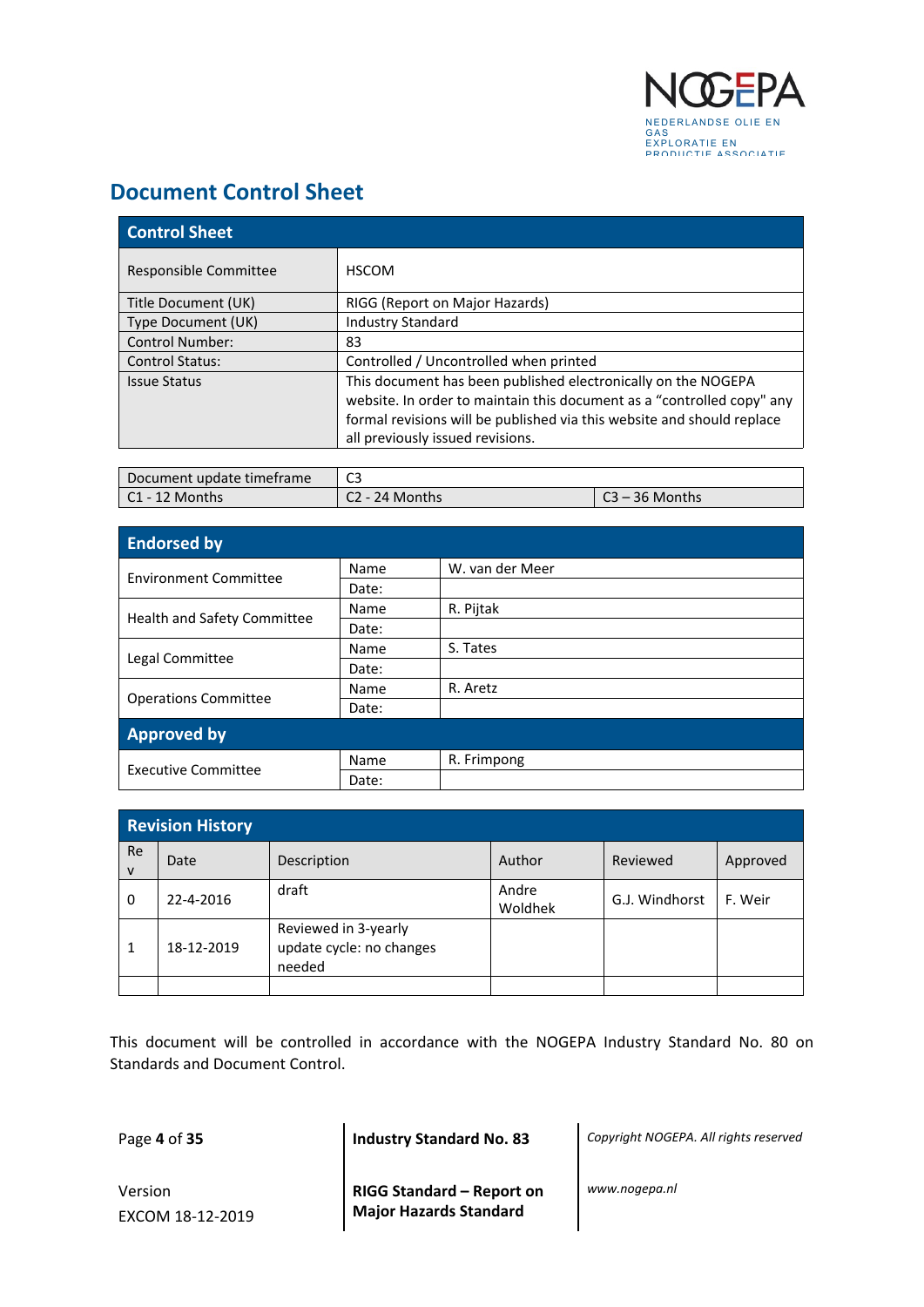

## <span id="page-4-0"></span>**Abbreviations**

| <b>ENVCOM</b> | <b>Environmental Committee of NOGEPA</b>                                |
|---------------|-------------------------------------------------------------------------|
| <b>EXCOM</b>  | <b>Executive Committee of NOGEPA</b>                                    |
| <b>HSCOM</b>  | Health and Safety Committee of NOGEPA                                   |
| LEGCOM        | Legal Committee of NOGEPA                                               |
| <b>NOGEPA</b> | Netherlands Oil and Gas Exploration and Production Association          |
| <b>OPCOM</b>  | <b>Operations Committee of NOGEPA</b>                                   |
| <b>RIGG</b>   | Rapport Inzake Grote Gevaren                                            |
| RoMH          | Report on Major Hazards                                                 |
| <b>CMAPP</b>  | <b>Corporate Major Accident Prevention Policy</b>                       |
| <b>SEMS</b>   | Safety and Environmental Management System                              |
| <b>MAH</b>    | <b>Major Accident Hazard</b>                                            |
| <b>MBW</b>    | Mijnbouwwet                                                             |
| <b>MBB</b>    | Mijnbouwbesluit                                                         |
| <b>MBR</b>    | Mijnbouwregeling                                                        |
| <b>MEZ</b>    | Ministerie van Economische Zaken (Ministry of Economic Affairs)         |
| RI&E          | Risico Inventarisatie & Evaluatie (health risk assessment)              |
| <b>MER</b>    | Milieu Effect Rapport                                                   |
| <b>OSD</b>    | Directive 2013//30/EU on the safety of offshore oil and gas operations  |
| <b>ALARP</b>  | As Low As Reasonably Praticable; for an explanation see paragraph 4.2.4 |

## <span id="page-4-1"></span>**Definitions**

| Standard                   | A NOGEPA Industry Standard as approved in accordance with Standard<br>80.                                                                |  |  |
|----------------------------|------------------------------------------------------------------------------------------------------------------------------------------|--|--|
| Operator                   | The company or party that operates the asset.                                                                                            |  |  |
| <b>Competent Authority</b> | Any person or organization that has the legally delegated or invested<br>authority, capacity, or power to perform a designated function. |  |  |

Page **5** of **35 Industry Standard No. 83** *Copyright NOGEPA. All rights reserved*

Version EXCOM 18-12-2019 **RIGG Standard – Report on Major Hazards Standard**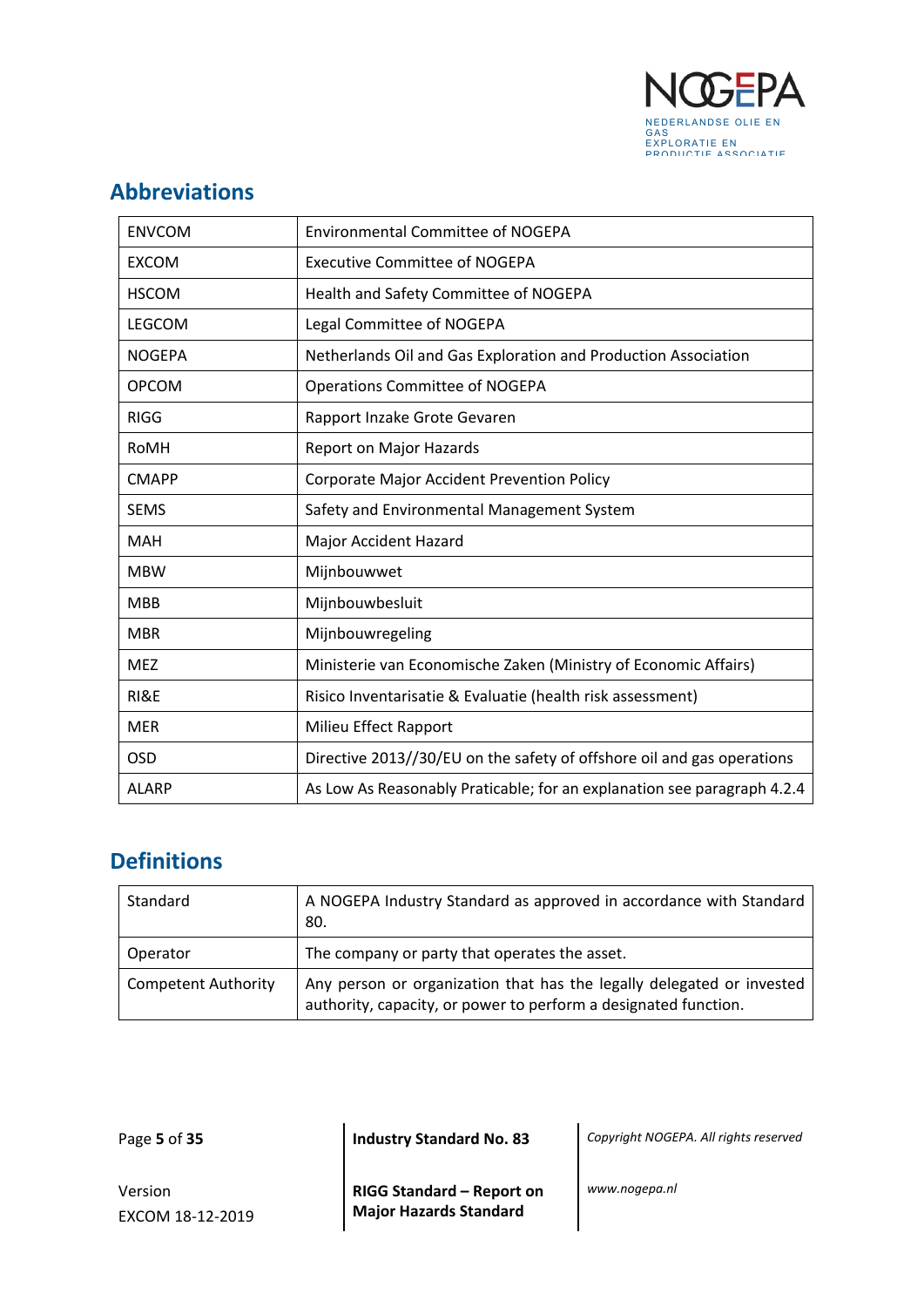

## <span id="page-5-0"></span>**Legal Requirements**

| <b>OSD</b> | Articles 11.1.e, 12, Annex 1.2 |  |  |
|------------|--------------------------------|--|--|
| <b>MBW</b> | Articles 45a to 45g MBW        |  |  |
| <b>MBB</b> | Articles 39 and 60 MBB         |  |  |
|            |                                |  |  |

## <span id="page-5-1"></span>**Related Standards**

| Standard 32 | <b>Emergency Response Plans</b> |  |
|-------------|---------------------------------|--|
| Standard 42 | Well Examination                |  |
| Standard 48 | Independent Verification        |  |
| Standard 90 | Asset Integrity                 |  |

Version EXCOM 18-12-2019

**RIGG Standard – Report on Major Hazards Standard**

Page **6** of **35 Industry Standard No. 83** *Copyright NOGEPA. All rights reserved*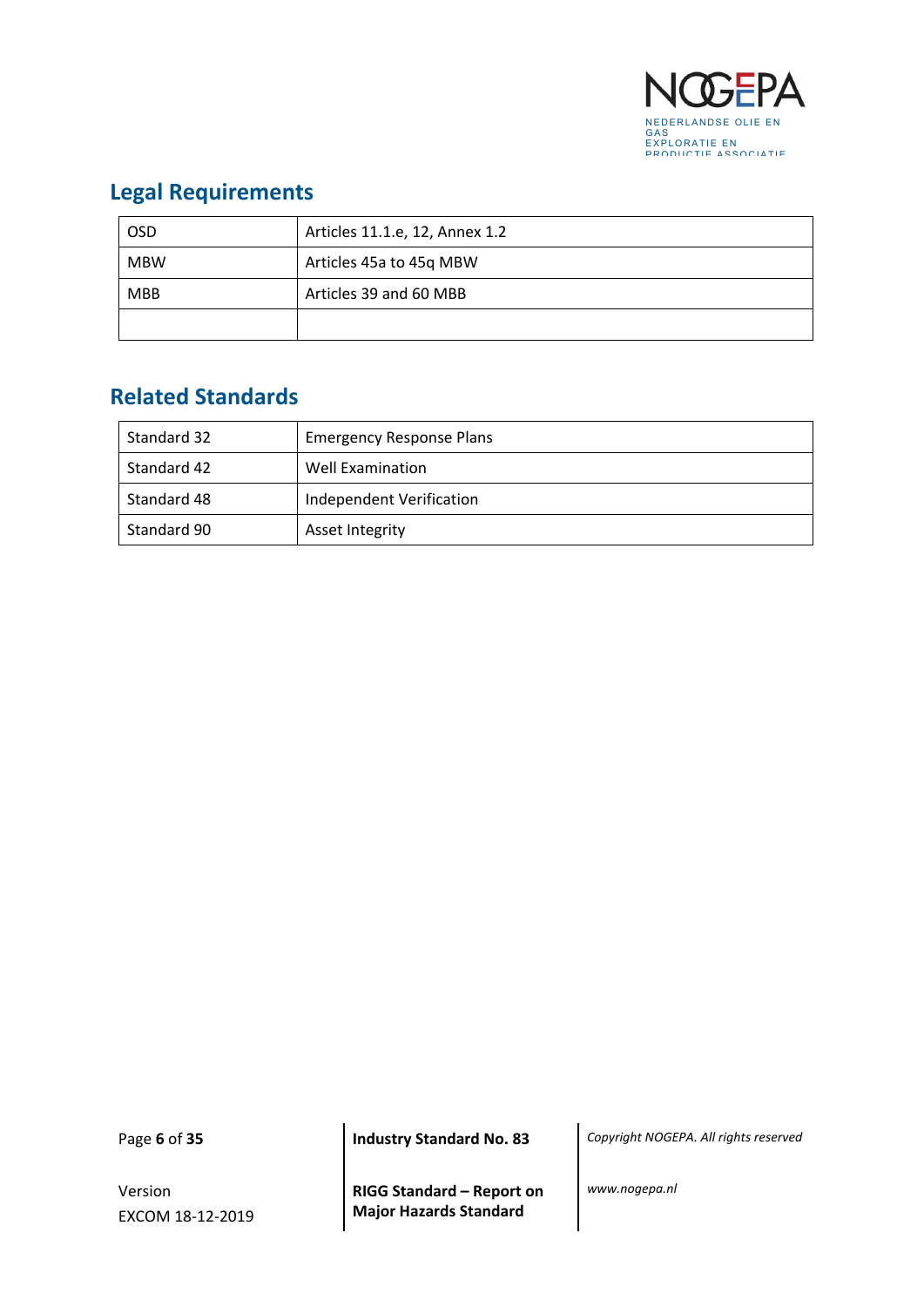

٦

## <span id="page-6-0"></span>**Important Nomenclature used in this Standard**

| In the context of this Standard and when so used to describe a method or practice:                                                                                                                     |                                                                                                                                                                                                                                                                                                                                                                                                                                                                                                                                                                                            |  |  |
|--------------------------------------------------------------------------------------------------------------------------------------------------------------------------------------------------------|--------------------------------------------------------------------------------------------------------------------------------------------------------------------------------------------------------------------------------------------------------------------------------------------------------------------------------------------------------------------------------------------------------------------------------------------------------------------------------------------------------------------------------------------------------------------------------------------|--|--|
| 'shall'                                                                                                                                                                                                | means that such method or practice reflects a mandatory provision of<br>law (in Dutch: dwingend recht). Such method or practice is mandatory<br>for those who are the addressees of such provision (mostly the<br>operators). A Standard can describe or quote, but not amend, mandatory<br>provisions. When an operator in exceptional cases for technical,<br>operational or HSE reasons cannot comply, exceptions shall be<br>documented and reported, and risks mitigated. Please note that this<br>doesn't release the operator form the obligation to comply with the law.<br>$\ast$ |  |  |
| 'should'                                                                                                                                                                                               | means that such method or practice reflects a Good Operating Practice.<br>An operator is generally expected to apply such method or practice, but<br>a specific situation may require a specific alternative. In other words: the<br>operator complies or explains, and documents the explanation. *                                                                                                                                                                                                                                                                                       |  |  |
| 'could'                                                                                                                                                                                                | means that such method or practice is of an advisory nature or<br>mentioned by way of example. An operator is not obliged to comply and<br>is not obliged to explain if he does not comply.                                                                                                                                                                                                                                                                                                                                                                                                |  |  |
| * Please refer to paragraph 2.3 of Standard 80 (Standards and Document Control), for further<br>explanation on an exception of a 'shall' provision, or on a comply-or-explain of a 'should' provision. |                                                                                                                                                                                                                                                                                                                                                                                                                                                                                                                                                                                            |  |  |

 $\Gamma$ 

Version EXCOM 18-12-2019

Page **7** of **35 Industry Standard No. 83** *Copyright NOGEPA. All rights reserved*

**RIGG Standard – Report on Major Hazards Standard**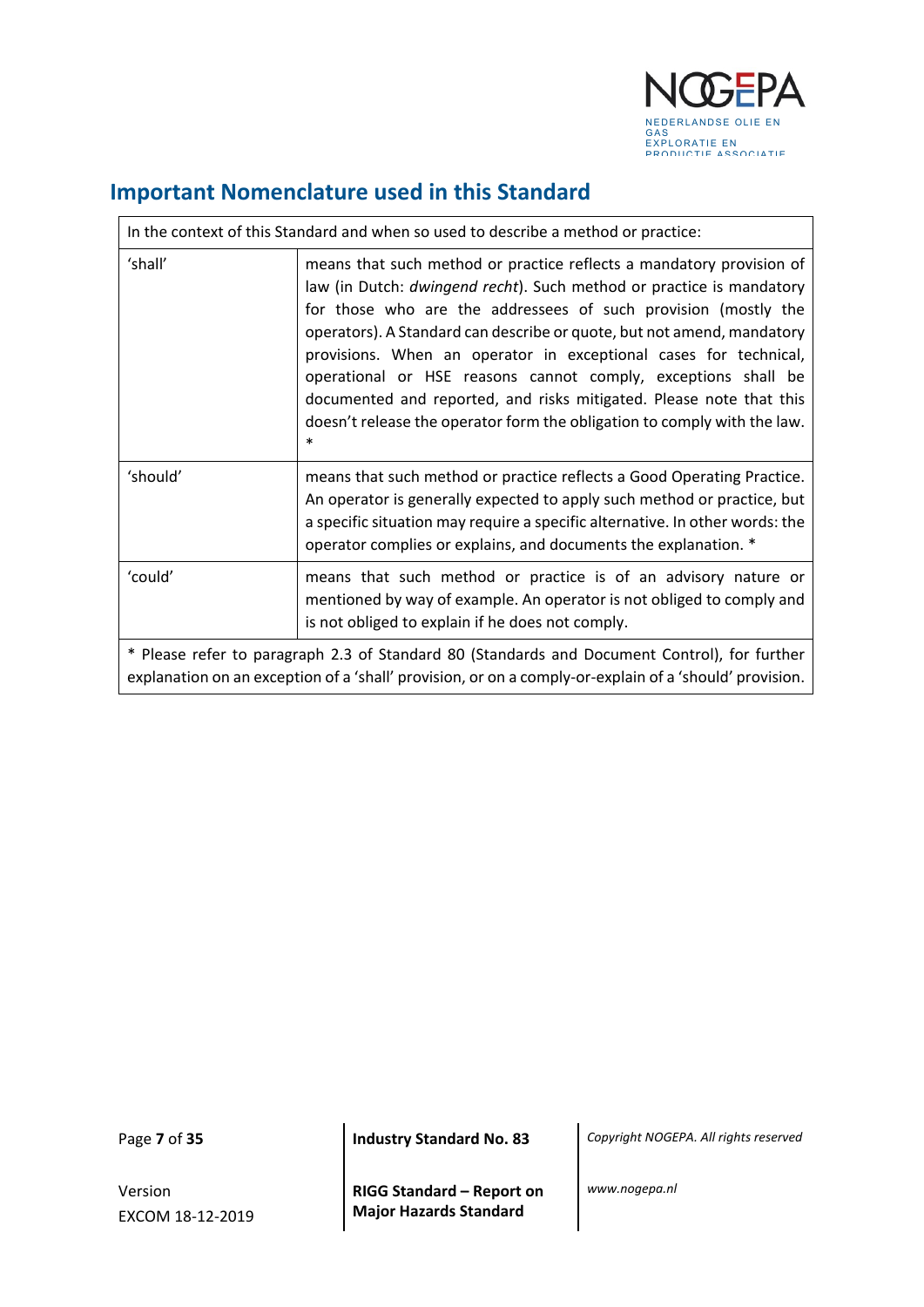

### <span id="page-7-0"></span>**1. Executive Summary**

The NOGEPA Industry Standards aim to provide guidance and clarity on a range of topics relevant for onshore and offshore oil and gas operations in the Netherlands and on the Netherlands continental shelf. The Standards cover a wide variety of topics, many of them related to health, safety and environment, and to operational matters.

This Standard aims to elaborate, specify and clarify the requirements and NOGEPA's interpretation of the Offshore Safety Directive and underlying national implementing regulations (Mijnbouwwet, -besluit en -regeling, and ARBO-wet, -besluit en -regeling). As such it describes the requirements for a VGM-RIGG (type, overall structure and elements) to demonstrate regulatory compliance.

The goal of this Standard is to achieve compliance with the Offshore Safety Directive and underlying national implementing regulations for RIGG/RoMH documents. It has a two tier setup, the first is a goal setting document describing the regulatory requirements for a RoMH and the second tier document is a template that could be used to draw up a compliant RIGG document. Furthermore it describes the use of NOGEPA standard methods in the formulation of the RIGG/RoMH documents, e.g., Bow-ties and Risk Register.

This Standard ties in to the Independent Verification, described in NOGEPA Standard 48 and to the Integrity Standard described in NOGEPA Standard 90 as set out by the Offshore Safety Directive.

Each Standard is owned by one of the committees of NOGEPA, in which all members of NOGEPA are represented and are actively participating. Through a process of drafting and reviewing, in liaison with external stakeholders where needed, each Standard will be assessed by all committees. All Standards require the endorsement of the committees and eventually the approval of the Executive Committee of NOGEPA. All approved Standards will be published on the NOGEPA website and subsequently maintained in accordance with Standard 80.

Version EXCOM 18-12-2019

Page **8** of **35 Industry Standard No. 83** *Copyright NOGEPA. All rights reserved*

**RIGG Standard – Report on Major Hazards Standard**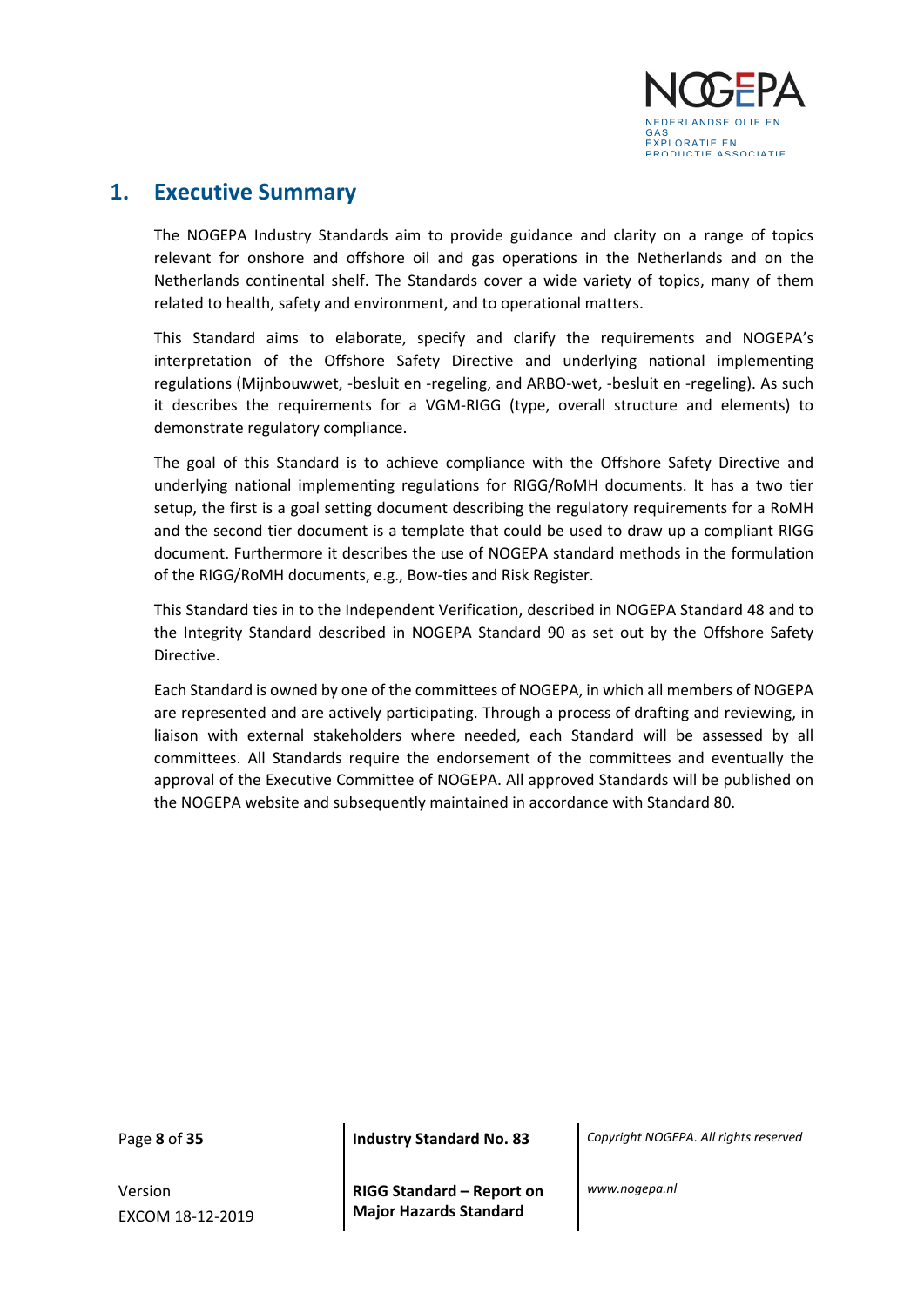

## <span id="page-8-0"></span>**2. Purpose, scope and application**

#### <span id="page-8-1"></span>2.1 **Purpose**

The Rapport Inzake Grote Gevaren (RIGG) or Report on Major Hazards (RoMH) provides the demonstration that all the major hazards have been identified, their likelihood and consequences assessed, including any environmental, meteorological and seabed limitations on safe operations, and that their control measures including associated safety and environmental critical elements are suitable so as to reduce the risk of a major accident to an acceptable level; this demonstration shall include an assessment of oil spill response effectiveness.

This standard aims to elaborate, specify and clarify the requirements and NOGEPA's interpretation of the Offshore Safety Directive and the national implementing regulations (Mijnbouwwet , -besluit en -regeling , and ARBO-wet, -besluit en -regeling). As such it describes the requirements for a RIGG (type, overall structure and elements) and can also be used to demonstrate regulatory compliance.

This Standard defines where and when a RIGG is required and what levels of risk are to be addressed in the RIGG document. It also defines how the RIGG document is developed, maintained and used, and how it interfaces with operations and installation management systems.

#### <span id="page-8-2"></span>2.2 **Scope**

This Standard consists of two parts. This document provides a goal setting approach to the development of a RIGG with regulatory and NOGEPA requirements, i.e., "shall" and "should". The appendix to this document contains a template of an Operations RIGG. The template can be used to develop a legally compliant Operations RIGG.

#### 2.3 **Application**

This standard is applicable for RIGGs and Notifications for production installations, onshore as well as offshore. The members of NOGEPA are the co-licensee appointed as operator under the exploration and / or production license.

Note 1: Please note that this Standard doesn't extend to non-production installations (such as drilling rigs, crew accommodation vessels etc.) as the will often be owned by the drilling contractor and his sub-contractors.

Note 2: in the event an operator also acts as an owner of a non-production installation in the terms of article 45f MBW, he has also the obligation to draft and submit a RIGG (for a nonproduction installation).

Page **9** of **35 Industry Standard No. 83** *Copyright NOGEPA. All rights reserved*

Version EXCOM 18-12-2019 **RIGG Standard – Report on Major Hazards Standard**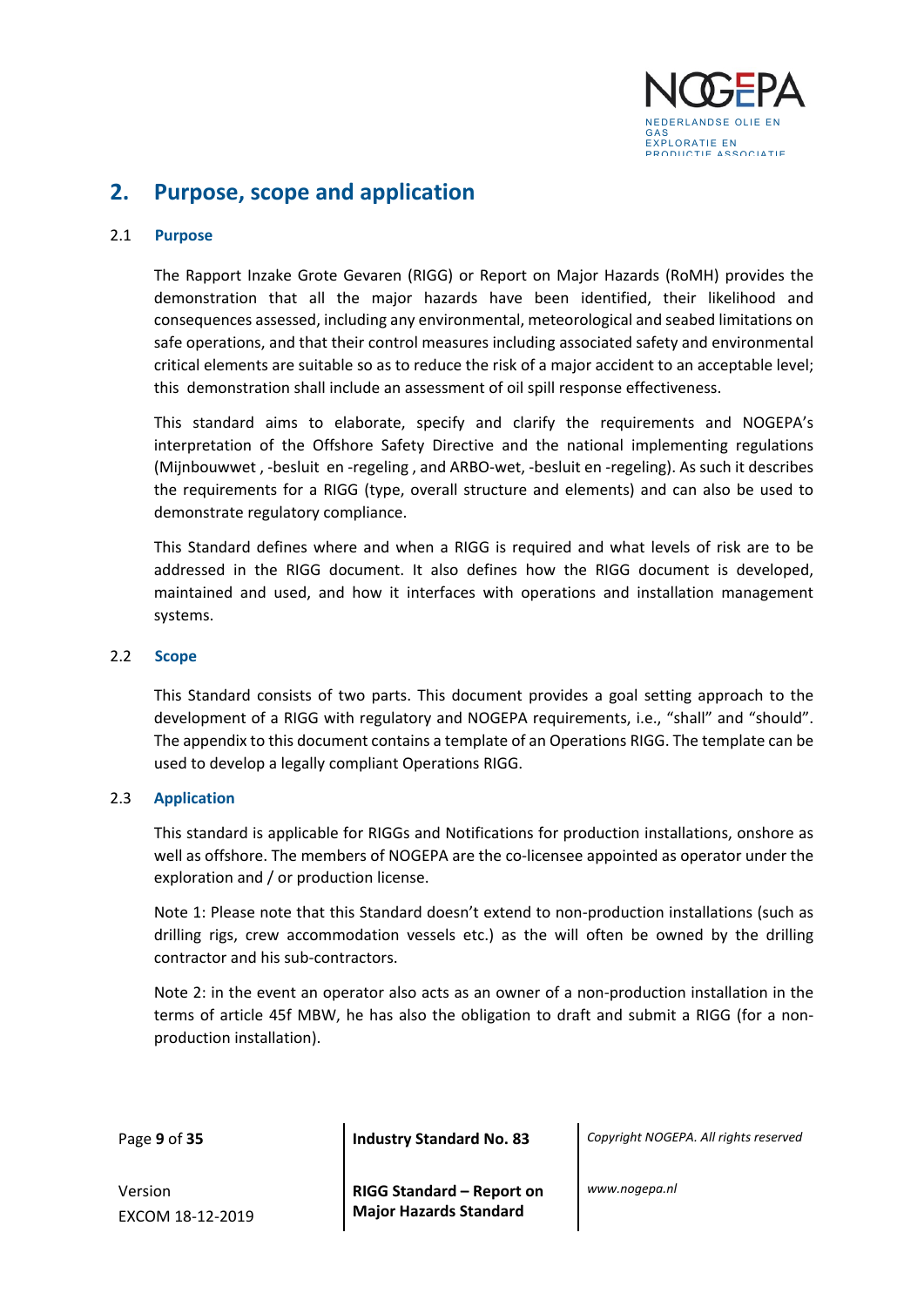

Note 3: In the case of a combined operation in terms of article 1 z MBW, the operator shall issue a notification of combined operations, jointly drafted with the owner of the non-production installation, to the competent authority (article 45 p MBW). Additionally, the operator could also have a look at the RIGG for the production installation itself, if this RIGG is still up to date.

Version EXCOM 18-12-2019

**RIGG Standard – Report on Major Hazards Standard**

Page **10** of **35 Industry Standard No. 83** *Copyright NOGEPA. All rights reserved*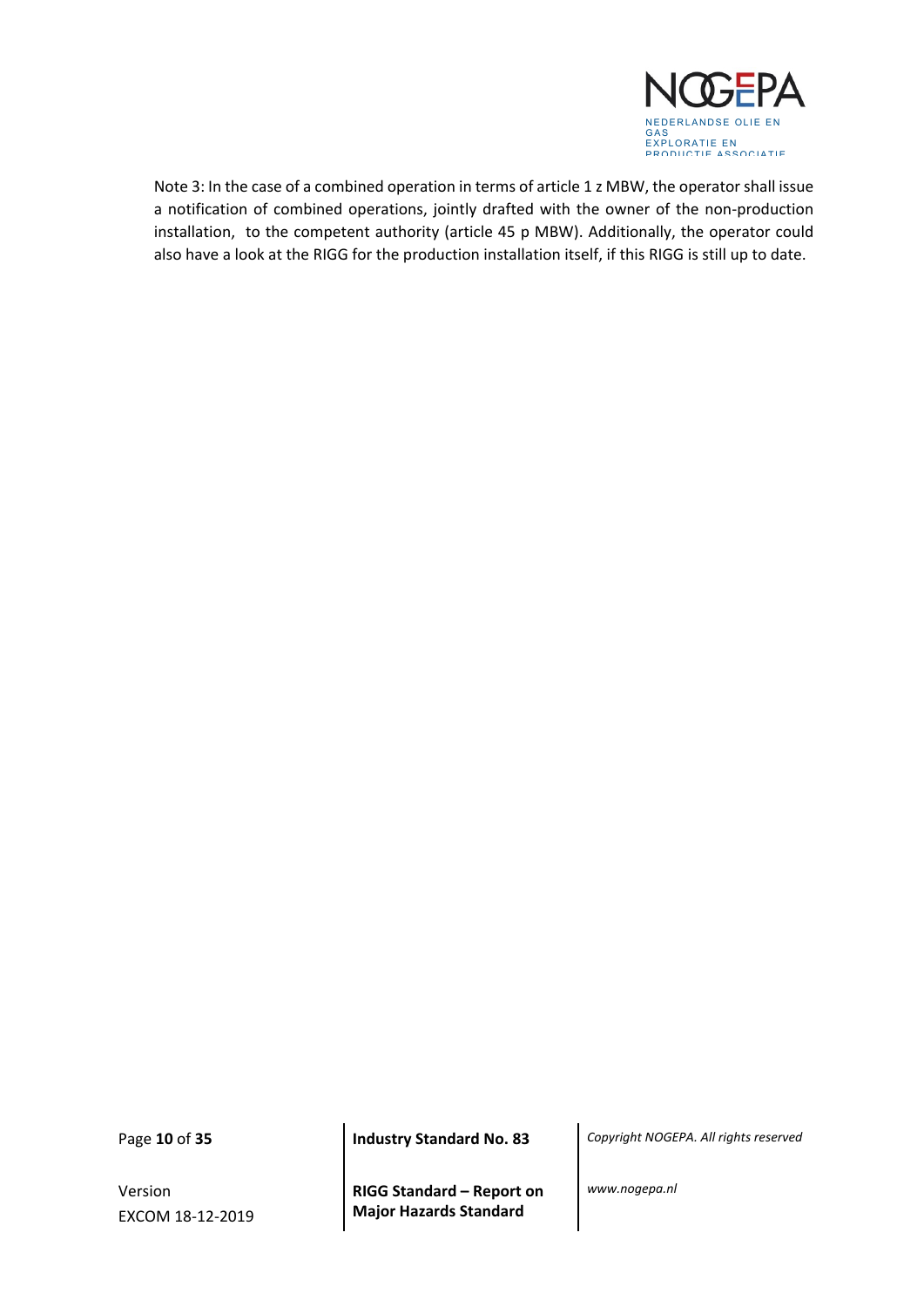

## <span id="page-10-0"></span>**3. RIGG types, Notifications and legal context**

#### <span id="page-10-1"></span>3.1 **Overview and legal context RIGG's and Notifications**

This paragraph describes the legal context and the timing of the different documents.



#### **Figure 1 Overview of RIGG types**

#### <span id="page-10-2"></span>3.2 **Design notification (Kennisgeving Ontwerp)**

The Design Notification (Kennisgeving Ontwerp) reflects the alternatives and choices made in the design of the installation. It describes the Major Accident Hazards and their mitigations as well as the construction methods that are to be used. The Design Notification describes the justification that the selected option will present the lowest overall risks, or alternatively, show that the cost and effort to adopt the lowest risk option is grossly disproportionate to the benefit. The Design Notification should be issued to the competent authority no later than will be provided by a regulation based on article 45q MBW.

Page **11** of **35 Industry Standard No. 83** *Copyright NOGEPA. All rights reserved*

Version EXCOM 18-12-2019 **RIGG Standard – Report on Major Hazards Standard**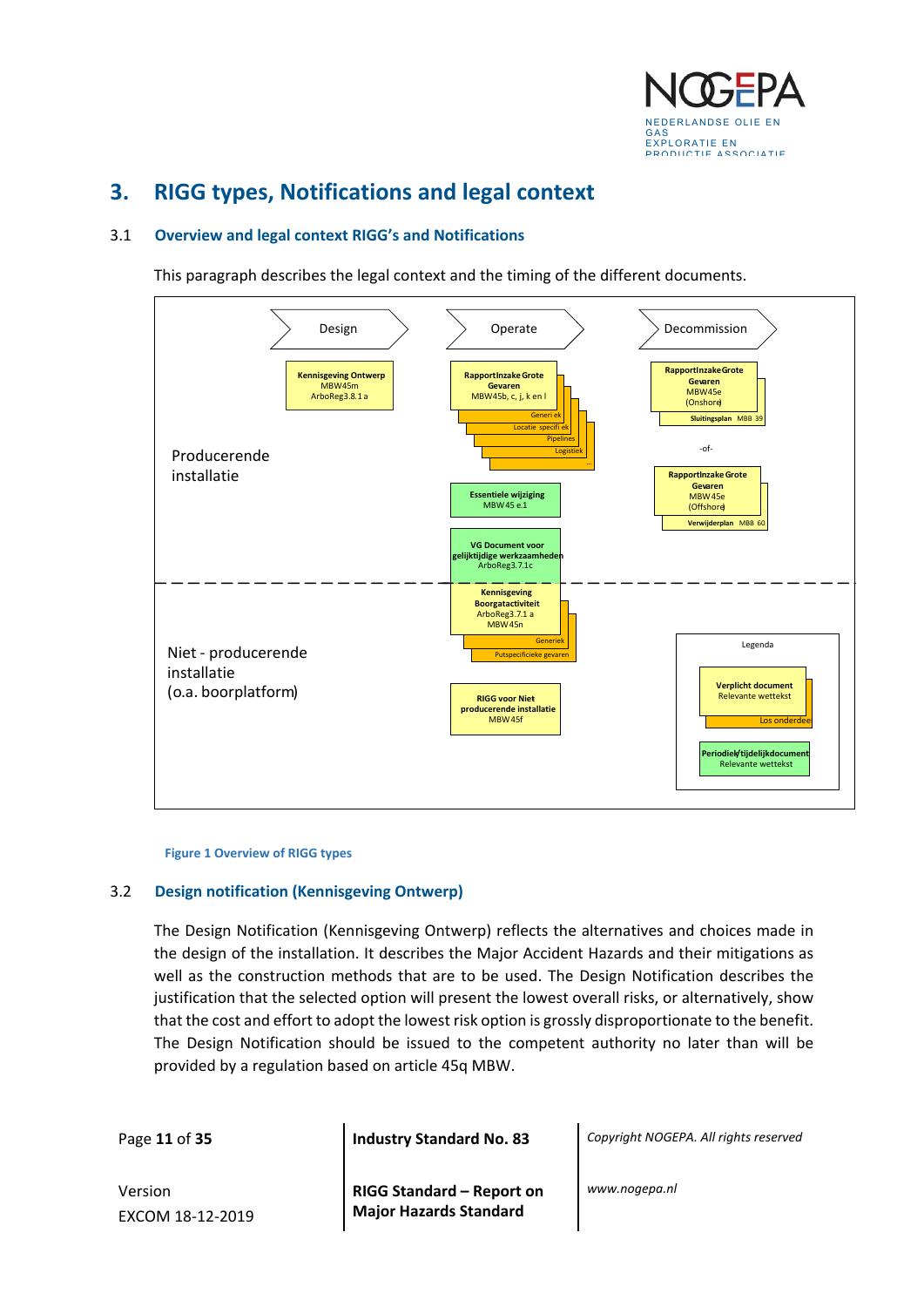

For the Design Notification no consent is needed from the competent authority.

#### <span id="page-11-0"></span>3.3 **Operations RIGG**

The Operations RIGG is the document that describes the Major Accident Hazards and their management systems during operation of the Asset (for a production installation). The Operations RIGG has a five-yearly update cycle; this is described in paragraph 3.3.4.

The purpose of the Operations RIGG is to demonstrate how the Major Accident Hazards associated with the operation of the installation are managed to risk levels that are ALARP. It shall describe how the relevant management systems, i.e., CMAPP and SEMS, implement the requirements set out by this Standard.

The Operations RIGG shall consist at minimum of all connected infrastructure, and operations within the 500 meter safety zone for offshore installations. Connected infrastructure is considered to be any well and associated structures, supplementary units and connected devices, as well as connected pipelines up until the battery isolation valve of the next facility or up until the point of custody transfer. For instance, a sub-sea tie back is considered connected infrastructure, a monotower structure is considered an installation.

The RIGG shall include the major hazards from loss of containment events as well as the major hazards arising from activities to support (logistic) operations and external major hazards posed to the installation by third parties. Logistic operations within the 500m safety zone shall be included in the RIGG. (MBW 45 b,j,k,l)

For the Operations RIGG for an offshore installation consent from the competent authority is mandatory. This applies to the first issue of the document. For updates of a RIGG, see paragraph 3.3.4.

#### <span id="page-11-1"></span>3.3.1 **Generic Elements and Site Specific Elements**

The Operations RIGG is to be logically structured to facilitate efficient and effective access to its contents. For an operator operating a single installation, the optimum layout/structure could be achieved by a single comprehensive document. For an operator operating multiple installations and having a more complex management system and organisation, the RIGG could be structured in multiple volumes.

The generic volume indicated in figure 1 can hold the Corporate Major Accident Prevention Policy and Safety and Environmental Management System, valid for multiple installations.

#### <span id="page-11-2"></span>3.3.2 **Pipelines**

Connected pipeline infrastructures could be documented in a single volume. For operators utilising complex pipeline infrastructures, a separate Pipeline Volume of the RIGG provides a

Version EXCOM 18-12-2019 **RIGG Standard – Report on Major Hazards Standard**

Page **12** of **35 Industry Standard No. 83** *Copyright NOGEPA. All rights reserved*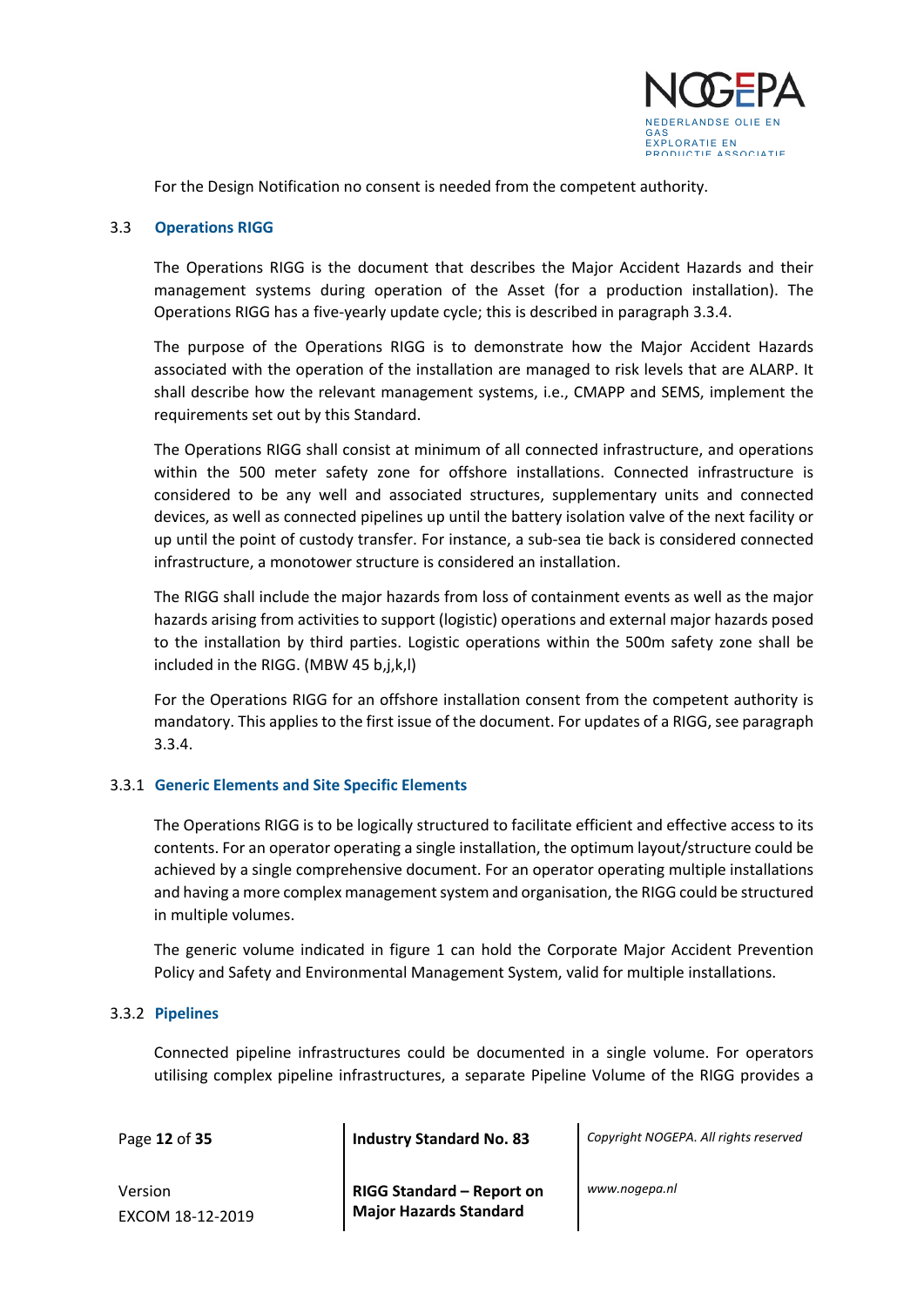

more comprehensive and focussed insight on the management of pipeline risks thus supporting the case for safety.

#### <span id="page-12-0"></span>3.3.3 **Support Activities: Logistics and Well Services**

The RIGG shall address logistics major hazards. In case an Operator has many locations utilising the same logistic process and route (air transport, land transport, sea transport) a separate volume on logistic hazards could be made. The logistics RIGG volume is used as a complimentary document for each installation supported.

Similarly, a well services RIGG Volume could be used to describe the Major Accident Hazards of well interventions (e.g., standard wire lining activities)

The optimum layout of the RIGG and number of volumes is thus dependent on the complexity of the installations, infrastructure, operations and the organisation structure to managing the risk.

#### <span id="page-12-1"></span>3.3.4 **Update of Operations RIGG**

#### Five yearly update (Review of the RIGG)

An Operations RIGG shall be updated every 5 years, or sooner, in case of a Material Change. The latter is described below. The five yearly update shall contain the changes to the installation and the lessons learned during operation of the installation. Changes could be issued as an appendix to the existing RIGG. The five-yearly update shall be issued with the competent authority 8 weeks prior to the 5 year term. The results of the five-yearly review shall be issued to the competent authority. Consent for the five-yearly update is not mandatory for both onshore and offshore assets. (MBW 45d) as long as it is not considered a Material Change.

#### Material Change (Revision of the RIGG)

In case of a Material Change the Operations RIGG shall be updated or an addendum shall be supplied and issued to the competent authority no later than is provided by a regulation based on article 45e MBW, prior to the start of the hot commissioning, i.e., the first introduction of hydrocarbons.

A Material Change is defined in the Offshore Safety Directive as "a change to the basis on which the original RoMH was accepted including … physical modifications, availability of new knowledge or technology and operational management changes." In the proposed legislative change of the MBW (MBW 1af) including the explanatory memorandum, the definition of material change is implemented.

Examples of a Material Change include, but are not limited to, the installation of a depletion compressor, a major organisational change to the asset, change of ownership of the asset, or a change in the way the installation is operated, e.g., de-manning an offshore installation.

Page **13** of **35 Industry Standard No. 83** *Copyright NOGEPA. All rights reserved*

Version EXCOM 18-12-2019 **RIGG Standard – Report on Major Hazards Standard**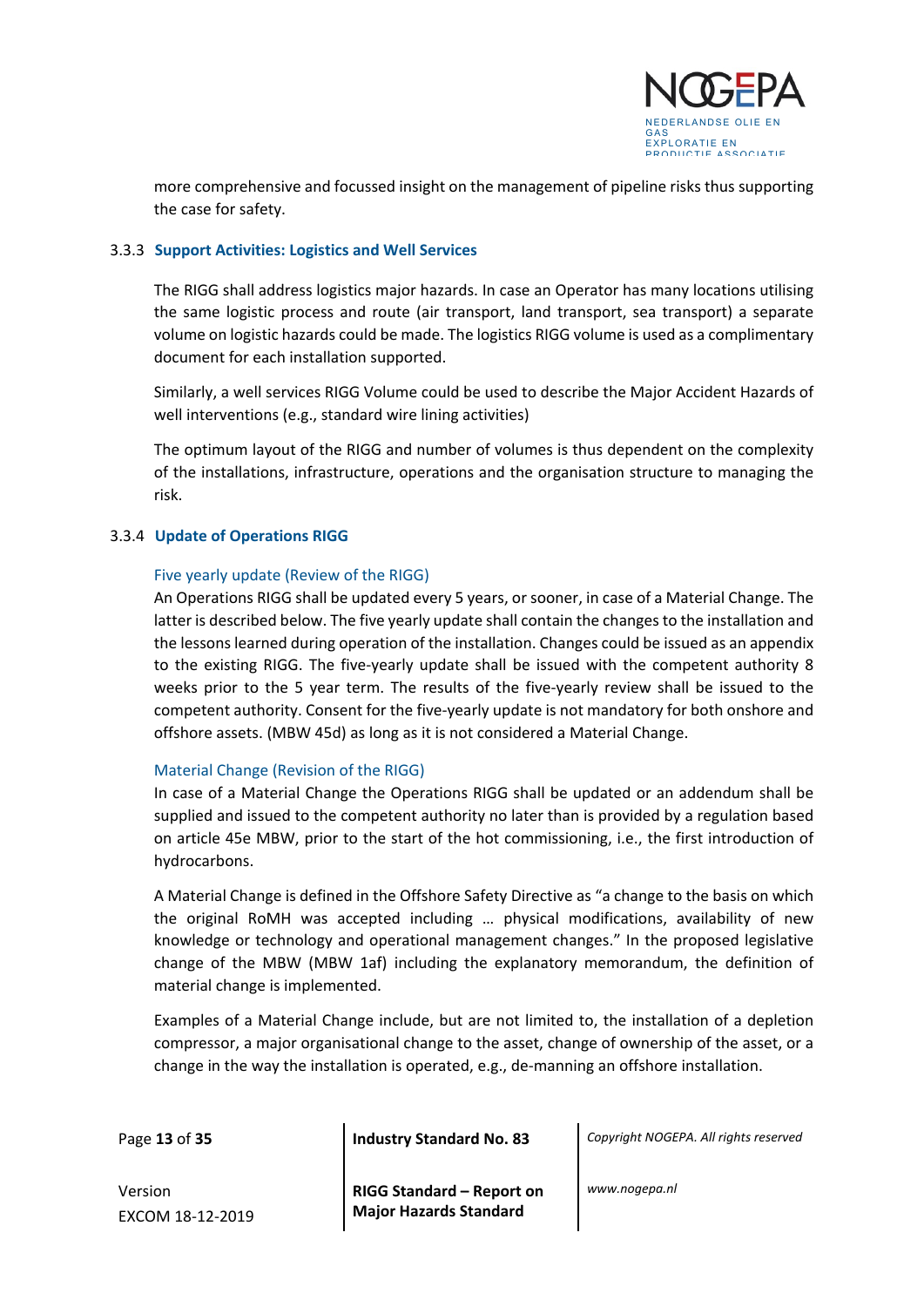

Examples of changes that are not a Material Change include the replacement of an obsolete fire and gas detection system, and the hook-up of a new well when the original design of the installation takes this into account, e.g., an offshore installation with unused slots.

In the case that it is decided to stop production on a production-installation but the decision to dismantle the installation isn't yet made, the RIGG shall be revised ('Mothballing' or 'Light House Mode'). Cessation of the 'Mothballing' or 'Light House Mode' and going back into production, shall require a revision of the RIGG. Going from the 'Mothball' phase or 'Light House Mode' into the dismantling of the production-installation, shall also require a decommissioning RIGG, see paragraph 3.4. In case of an offshore installation consent from the competent authority is mandatory, for onshore consent is not mandatory. (MBW 45e.1).

#### <span id="page-13-0"></span>3.4 **Decommissioning RIGG/Decommissioning RoMH**

A Decommissioning RIGG shall be drawn up when a facility is to be dismantled and the location restored. This document is an amendment to the Operational RIGG, and could be supplied as a standalone document to the competent authority.

This document is an amendment to the Operational RIGG. It shall have the Sluitingsplan, in case of decommissioning of an onshore location, or Verwijderplan, for decommissioning, included or supplied as a separate document. Furthermore it shall describe the methods of deconstruction and the methods of restoration of the site.

The Sluitingsplan is described in paragraph 3.4.1 and the Verwijderplan in paragraph 3.4.2. (MBW 45e).

#### <span id="page-13-1"></span>3.4.1 **Sluitingsplan**

For decommissioning of an onshore mining location a Sluitingsplan shall be issued to the competent authority, no later than 1 year after permanent cessation of production. (MBB 39).

#### <span id="page-13-2"></span>3.4.2 **Verwijderplan**

For decommissioning of an installation the Verwijderplan shall be issued to the competent authority no later than 8 weeks before beginning of the work. For the Verwijderplan consent from the Ministry of Economic Affairs (MEZ) is mandatory. (MBB 60).

#### <span id="page-13-3"></span>3.5 **Notification of Well Operations (Kennisgeving Boorgatactiviteit)**

Page **14** of **35 Industry Standard No. 83** *Copyright NOGEPA. All rights reserved*

Version EXCOM 18-12-2019 **RIGG Standard – Report on Major Hazards Standard**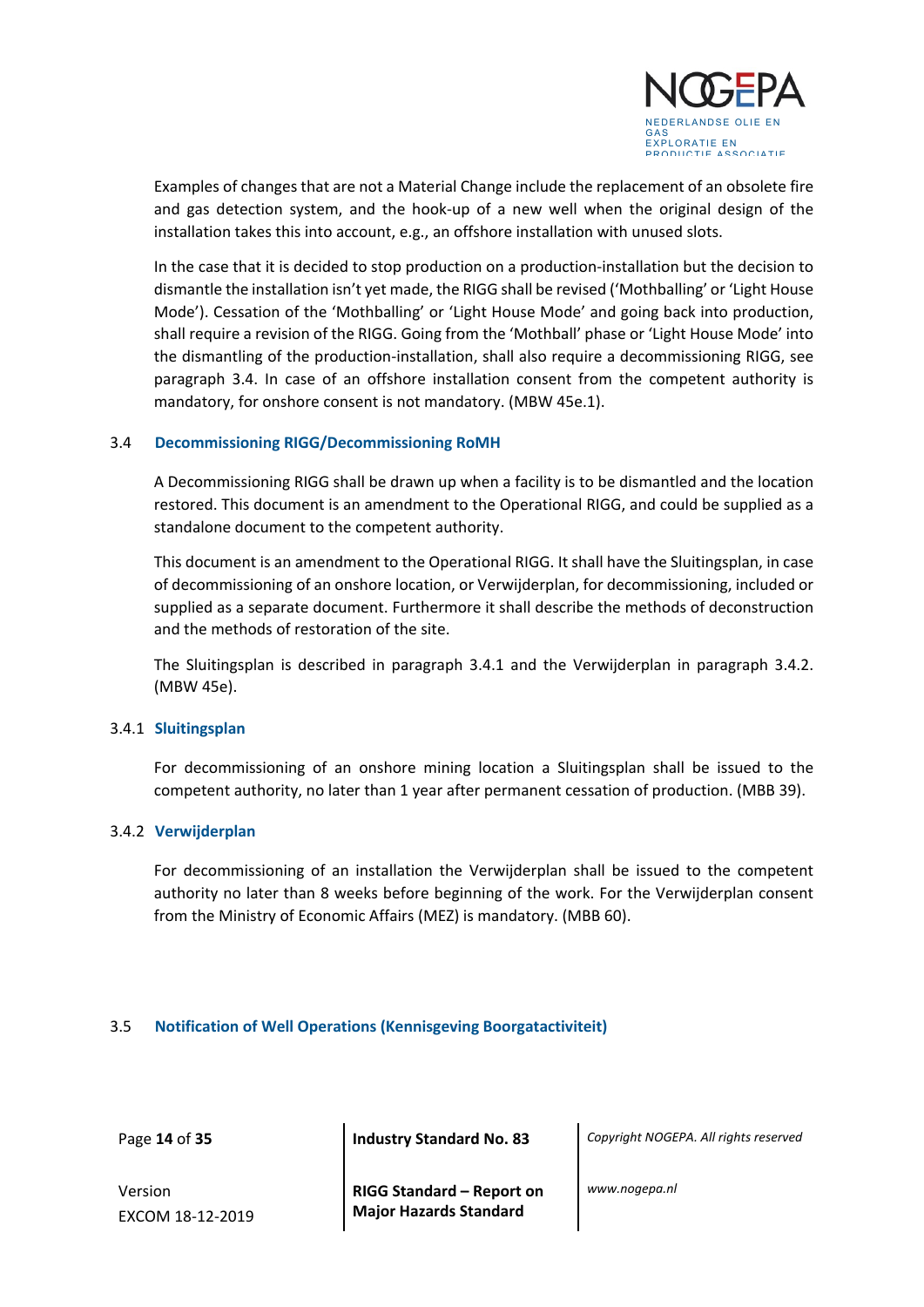

Before drilling a well the Operator shall issue a Well Activity Notification to the competent authority no later than in accordance with article 45n MBW prior to start of the work. (ArboReg 3.7.1a-b, 3.12.1, MBW 45n, MBB 74).

This document shall contain specific information on the identification and management of the well-location, subsurface/geological and well program and drilling risks.

#### <span id="page-14-0"></span>3.6 **Notification of Combined Operations (Kennisgeving van gecombineerde activiteiten)**

A Notification of Combined Operations in the context of the OSD, and similarly in the MBW 1z, is defined as "an operation carried out from an installation with another installation or installations for purposes related to the other installation(s) which thereby materially affect the risks to the safety of persons or the protection of the environment on any or all of the installations".

Furthermore the installations need to be permanently connected by means of bridges or equipment used for oil- and gas operations, e.g., wells. A temporary connected bridge for transferring personnel and a supply vessel should thus not be defined as a combined operation. A bridge linked accommodation unit connected to the production installation, or a drilling rig drilling a well at the site or installation shall be considered combined operations. A heavy lift vessel performing lifting activities on an installation could be considered combined operations.

The Notification of Combined Operations could be combined with the Notification of Well Operations. In that case a separate Well Notification is not needed.

(MBW 45p)

#### <span id="page-14-1"></span>3.7 **Non-producing installation RIGG**

A non-producing installation is an installation that is not designed to produce hydrocarbons. Examples of non-producing installations are, drilling rigs when in stationary mode, jack-up vessels when in stationary mode, and accommodation platforms. The scope of this Standard does not extend to this type of installations; however, if activities with Major Accident Hazards that require a RIGG are managed by a contractor, (e.g. drilling operations), the contractor shall develop and maintain its own RIGG.

The Operator should conduct a review of the contractor's RIGG (if applicable) against the relevant requirements, taking into account that it may be prepared in accordance with regulatory or industry (e.g. IADC) guidelines.

Furthermore the Operator should sign for review the contractor's RIGG (if applicable) prior to start of operations. The Operator should also ensure that interfaces between the contracted operation and the Operations RIGG are described in the Notification of Combined Operations, if applicable.

Page **15** of **35 Industry Standard No. 83** *Copyright NOGEPA. All rights reserved*

Version EXCOM 18-12-2019 **RIGG Standard – Report on Major Hazards Standard**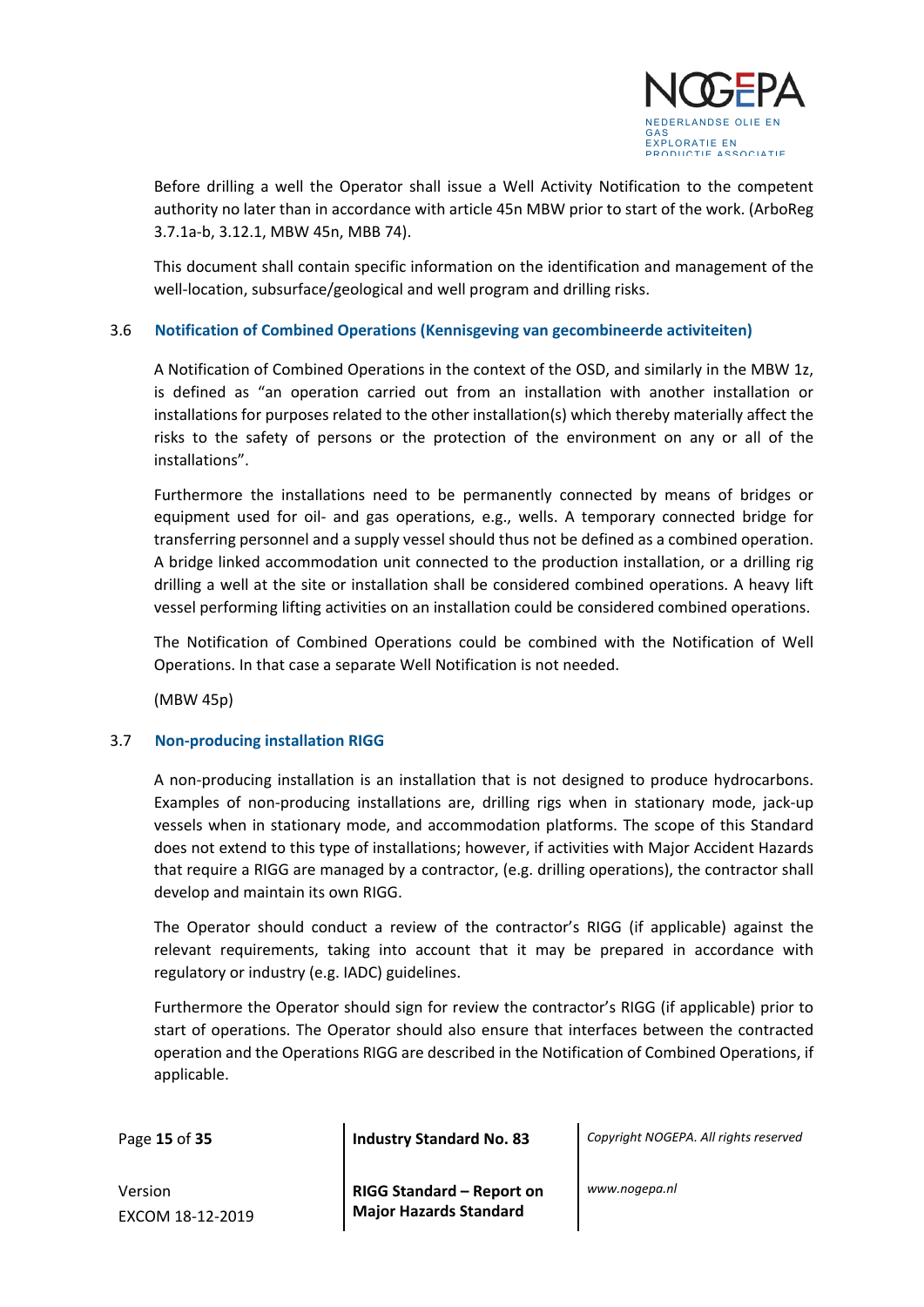

#### <span id="page-15-0"></span>3.8 **Moving Notification (Kennisgeving van verplaatsen)**

Production installations capable of being moved fall under the Operations RIGG during normal operations. However, moving the production installation constitutes a Material Change and shall be described as such. A notification of the intended move shall be issued to the competent authority no later than 12 weeks prior to moving the installation. This document shall contain, among others, a description of the installation, the risks and their mitigations, and a demonstration the installation is fit for production activities at the proposed new location. (MBW 45o).

Version EXCOM 18-12-2019

**RIGG Standard – Report on Major Hazards Standard**

Page **16** of **35 Industry Standard No. 83** *Copyright NOGEPA. All rights reserved*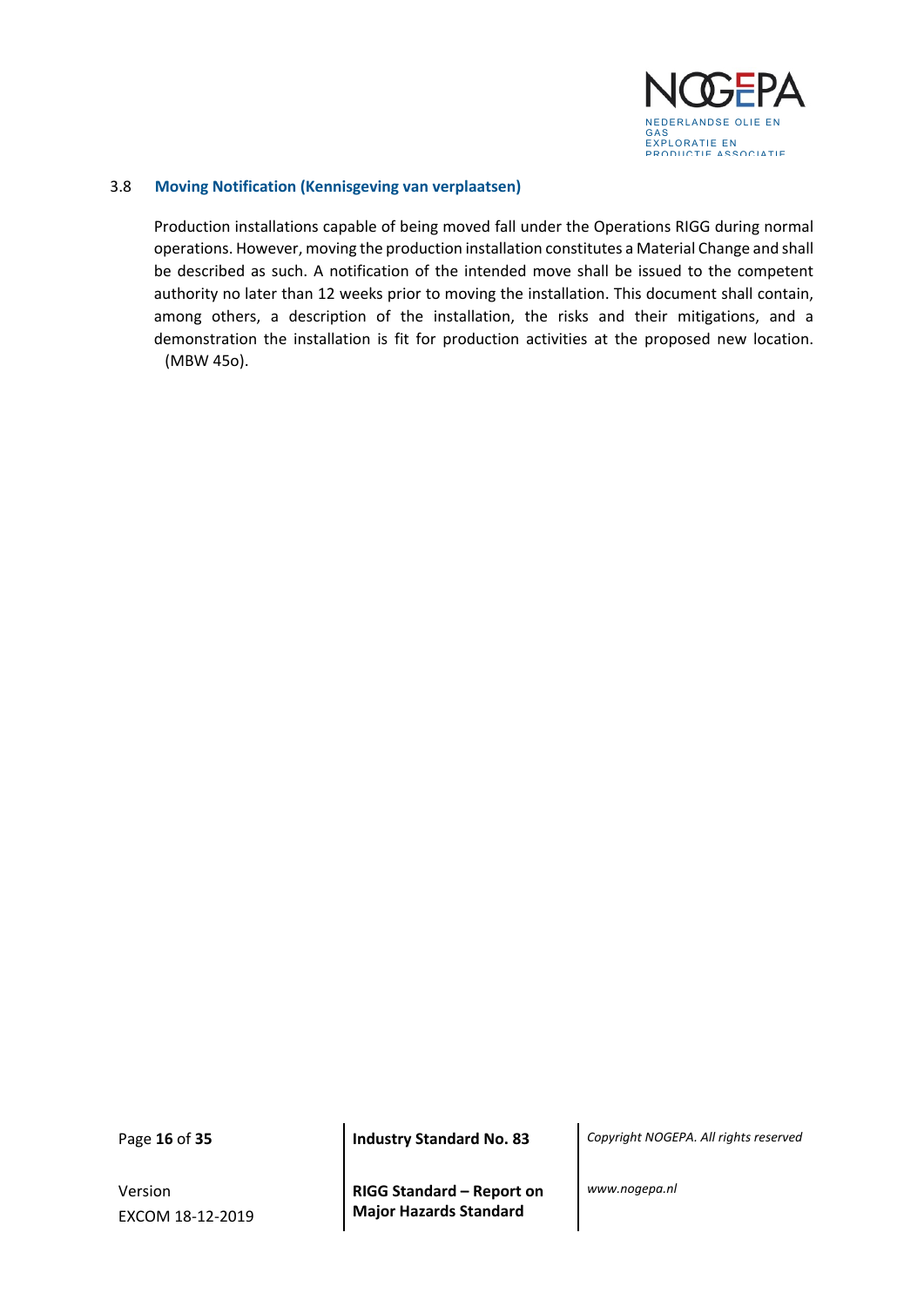

## <span id="page-16-0"></span>**4. Lifecycle assessment for production installations**

A RIGG provides demonstration that all the major hazards have been identified, their likelihood and consequences assessed, including any environmental, meteorological and seabed limitations on safe operations, and that their control measures including associated safety and environmental critical elements are suitable so as to reduce the risk of a major accident to a level that is acceptable if ALARP; this demonstration shall include an assessment of oil spill response effectiveness. A RIGG for a production installation is built up in three phases, Design Notification, Operations RIGG, and Decommissioning RIGG. The scope of this chapter is restricted to the RIGG of a production installation.

#### <span id="page-16-1"></span>4.1 **Design Notification (Kennisgeving Ontwerp)**

The Design Notification is a description that the selected concept during design and construction is acceptable if ALARP. The suggested structure of the Design Notification and its content are described in Table 1. For a more detailed list of requirements refer to Annex II Abstract requirements Design Notification.

| Introduction       | Facility and        | People and SEMS  | Major Accident             | <b>Action Plan</b> |
|--------------------|---------------------|------------------|----------------------------|--------------------|
|                    | Operation           |                  | Hazards                    |                    |
|                    |                     |                  |                            |                    |
| $\bullet$ Summary  | • Geographical and  | • Description of | • Hazard Register          | • Remedial Actions |
| • Change control   | metocean data       | <b>SEMS</b>      | • Summary of studies       |                    |
| • Document control | • Asset or activity | $\bullet$ CMAPP  | and results                |                    |
|                    | description         |                  | • Risk reduction           |                    |
|                    | • Conceptual design |                  | philosophies               |                    |
|                    | • Methods of        |                  | • Initial barrier and      |                    |
|                    | construction        |                  | <b>SECE assessment</b>     |                    |
|                    | • Maintenance and   |                  | • Initial ALARP            |                    |
|                    | operation           |                  | demonstration <sup>1</sup> |                    |
|                    | philosophy          |                  |                            |                    |
|                    |                     |                  |                            |                    |
|                    |                     |                  |                            |                    |
|                    | • Design process    | $\bullet$ SEMS   | • MAH studies              | • Action tracking  |
|                    |                     |                  | • Independent              |                    |
|                    |                     |                  | <b>Verification Scheme</b> |                    |
|                    |                     |                  | • Initial SECE             |                    |
|                    |                     |                  | performance                |                    |
|                    |                     |                  | standards                  |                    |

**Table 1 Design Notification content**

Page **17** of **35 Industry Standard No. 83** *Copyright NOGEPA. All rights reserved*

Version EXCOM 18-12-2019 **RIGG Standard – Report on Major Hazards Standard**

<sup>&</sup>lt;sup>1</sup> The ALARP demonstration is further described in paragraph **Error! Reference source not found.**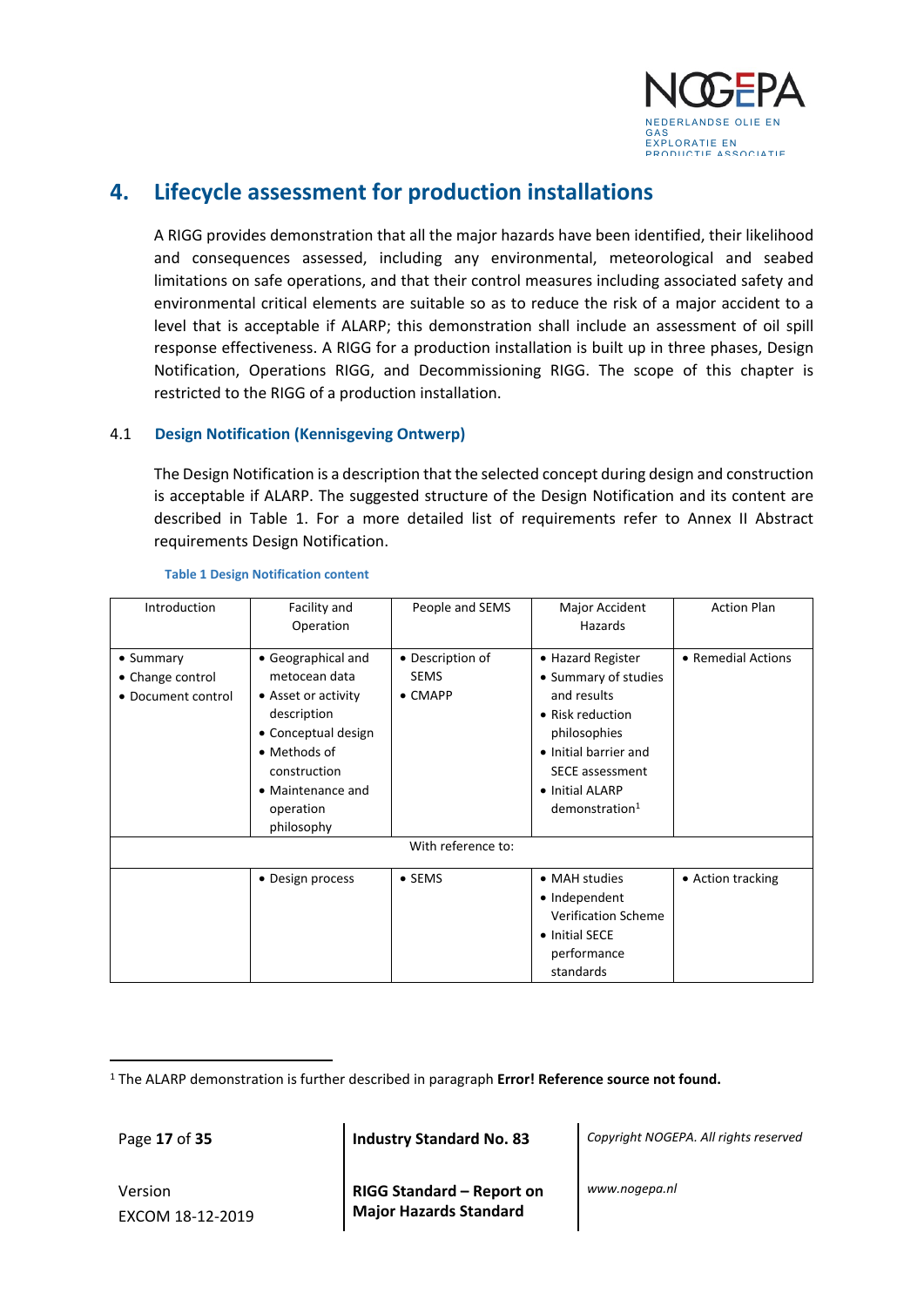

In case a non-production installation is to be converted for use as a production installation a design notification is to be provided.

Similarly a design notification is to be provided for the relocation of an existing production installation within the Netherlands.

#### <span id="page-17-0"></span>4.2 **Operations RIGG**

The purpose of the Operations RIGG is to demonstrate the Major Accident Hazards have been identified and managed to an acceptable level, if ALARP

To demonstrate ALARP the RIGG shall contain at least the elements as described in Annex III Abstract requirements Operations RIGG.

The suggested structure of the Operations RIGG and its content are described in Table 2. For a more detailed list of requirements refer to Annex III Abstract requirements Operations RIGG.

| Introduction                                                                        | <b>Facility and Operation</b>                                                                                                                                  | People and SEMS                                                                                                                                                                            | Major Accident<br>Hazards                                                                                                                                                                                                     | <b>Action Plan</b>                                   |
|-------------------------------------------------------------------------------------|----------------------------------------------------------------------------------------------------------------------------------------------------------------|--------------------------------------------------------------------------------------------------------------------------------------------------------------------------------------------|-------------------------------------------------------------------------------------------------------------------------------------------------------------------------------------------------------------------------------|------------------------------------------------------|
| • Summary<br>• Change control<br>• Document<br>control<br>• Statement of<br>fitness | • RIGG Scope<br>• Asset or activity<br>description<br>• Connected<br>infrastructure<br>• Temporary<br>Refuge/POB (if<br>applicable)                            | • Asset or activity<br>organisation<br>• Manning levels<br>• HSE Critical Tasks<br>• Workforce<br>Involvement)<br>• Audit and review<br>• Description of<br><b>SEMS</b><br>$\bullet$ CMAPP | • Hazard Register<br>• Summary of studies<br>and results<br>• Barriers and SECE<br>assessment<br>• Risk reduction<br>philosophies<br>$\bullet$ ALARP<br>demonstration<br>• Internal Emergency<br>Response Plan<br>description | • Five yearly<br>review results<br>• Remedial Action |
|                                                                                     |                                                                                                                                                                | With reference to:                                                                                                                                                                         |                                                                                                                                                                                                                               |                                                      |
| $\bullet$ Company<br>Document<br>Management<br>system                               | • Design Notification<br>(if applicable)<br>• Operating<br>Procedures<br>• Permit to Work<br>system<br>• Maintenance System<br>• SECE performance<br>standards | • Competency and<br>training records<br>• Resourcing plans                                                                                                                                 | • Design Notification<br>• MAH studies<br>• Independent<br><b>Verification Scheme</b><br>• External Emergency<br>Response Plan<br>• Impaired barrier<br>management                                                            | • Action tracking                                    |

#### **Table 2 Operations RIGG content**

Version EXCOM 18-12-2019

**RIGG Standard – Report on Major Hazards Standard**

Page **18** of **35 Industry Standard No. 83** *Copyright NOGEPA. All rights reserved*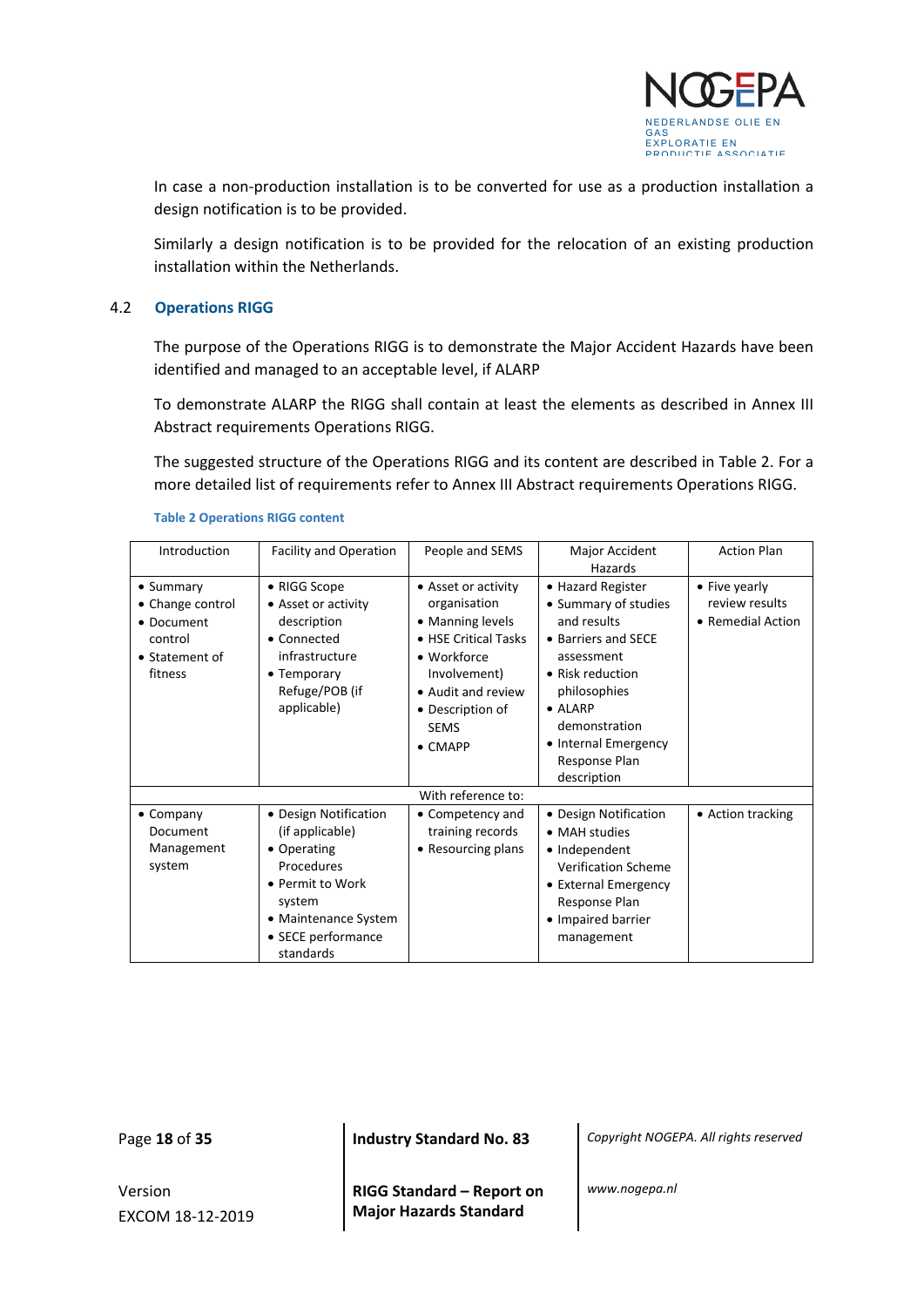

#### <span id="page-18-0"></span>4.2.1 **Risk assessment**

A structured risk assessment methodology shall be applied. The assessment supports the identification and selection of Safety and Environmental Critical Elements (SECEs) and forms an important element in the demonstration of ALARP.

The risk assessment tools and techniques available include: Hazard identification (HAZID), Hazard and Operability studies (HAZOP), Safety Integrity Level (SIL) assessment, Fire and Explosion analysis, Quantitative Risk Assessment (QRA), Escape, Evacuation and Rescue Assessment, Environmental Impact studies. Proper application of the risk assessment tools (timing, scope) support decision making in selecting and specifying the required barriers to control the major Hazard or mitigate its consequences.



#### **Figure 2 Risk Assessment process**

The HAZID could be done in accordance with the international ISO 17776:2000 standard [2] or equivalent. Practical guidance could be found in DNV Recommended Practice 104 [3] From the HAZID the Major Accident Hazards are selected. Any Hazard not identified as a Major Accident Hazard, and therefore not addressed by the RIGG, shall be addressed in the management

Page **19** of **35 Industry Standard No. 83** *Copyright NOGEPA. All rights reserved*

Version EXCOM 18-12-2019 **RIGG Standard – Report on Major Hazards Standard**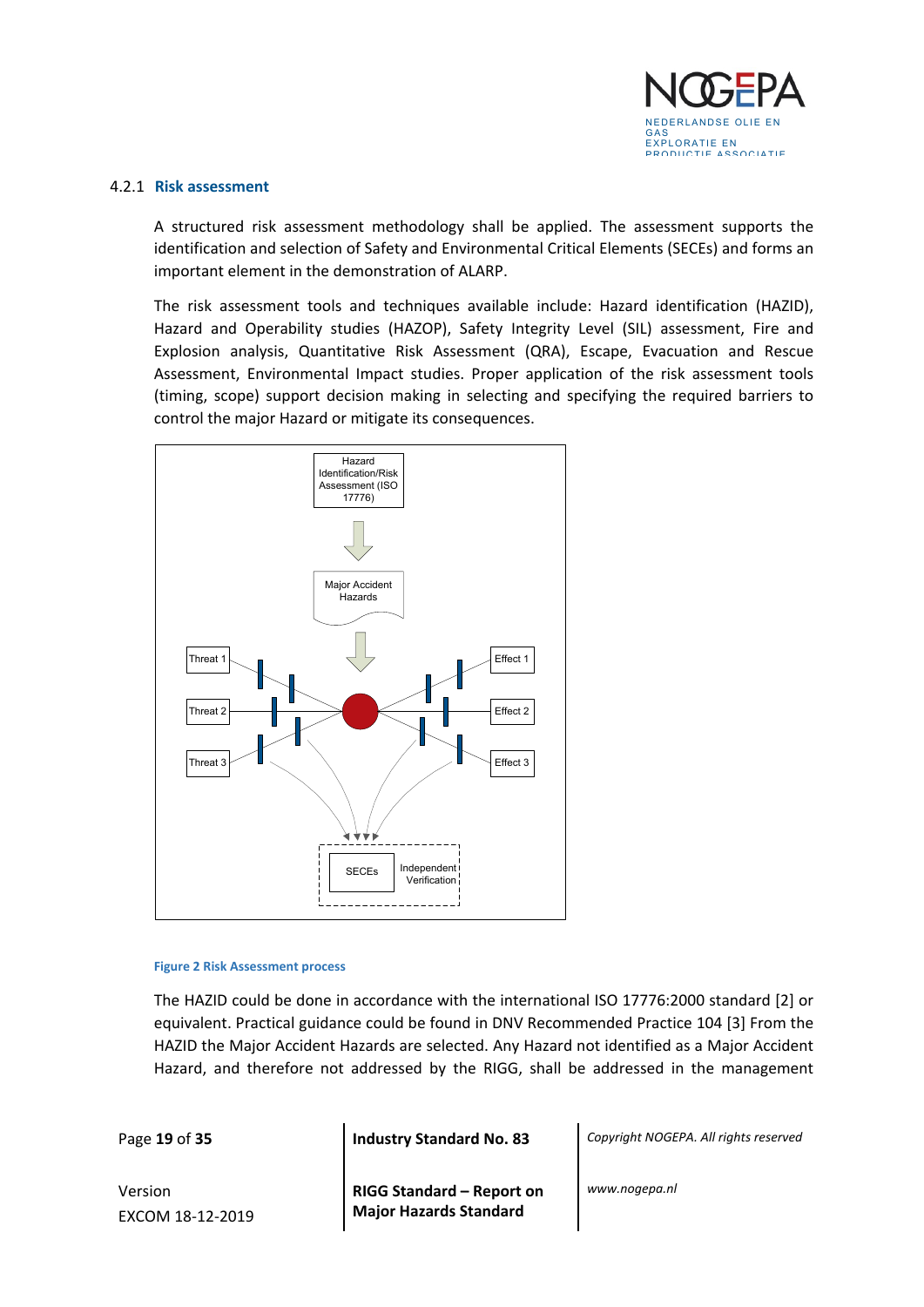

system(s) for the facility. Health and occupational risks shall be further assessed by a health risk assessment (RI&E) in accordance with the Arbowet (Dutch OSHA). Environmental risks shall be further assessed in an Environmental Risk Assessment (MER), if applicable.

Major Accident Hazards identified for offshore installations typically include:

- Blowout (loss of well control);
- Loss of process (topsides) containment;
- Loss of process containment pipeline and risers (within 500 m);
- Dropped Objects ;
- Structural Failure (primary structure and cranes);
- Ship collision;
- Helicopter crash.

A structured overview of the barriers selected could be visualised in e.g. a Bow-Tie diagram or fault- and event trees. From the Major Accident Hazard Bow Tie diagram the Safety and Environmental Critical Elements (SECE's) can be determined. The SECE functionality, performance and reliability are described in the form of performance standards. The SECE shall be maintained in accordance with the performance standard. SECE management shall be independently verified as laid down in the Verification Scheme described in Standard 48.

#### <span id="page-19-0"></span>4.2.2 **Safety and Environmental Critical Elements (SECEs)**

Major accidents as defined in article 1v MBW can result in (potential) fatalities or serious injury as well as consequences to the environment (e.g. pollution). This is particularly valid for all loss of containment events. As such the barriers required for risk management are in many cases safety (SCE) as well as environmental critical (ECE).

In the OSD (2.33) a safety and environmental critical elements are defined as:

'*Safety and environmental critical elements' means parts of an installation, including computer programmes, the purpose of which is to prevent or limit the consequences of a major accident, or the failure of which could cause or contribute substantially to a major accident.* 

The barriers (ECE) required to control the risks of incidents with only a major environmental effect (e.g. prolonged exceedance of the environmental permit conditions) are not subject to the purpose of the OSD. A visual representation of this can be found in Figure 3.

Version EXCOM 18-12-2019

Page **20** of **35 Industry Standard No. 83** *Copyright NOGEPA. All rights reserved*

**RIGG Standard – Report on Major Hazards Standard**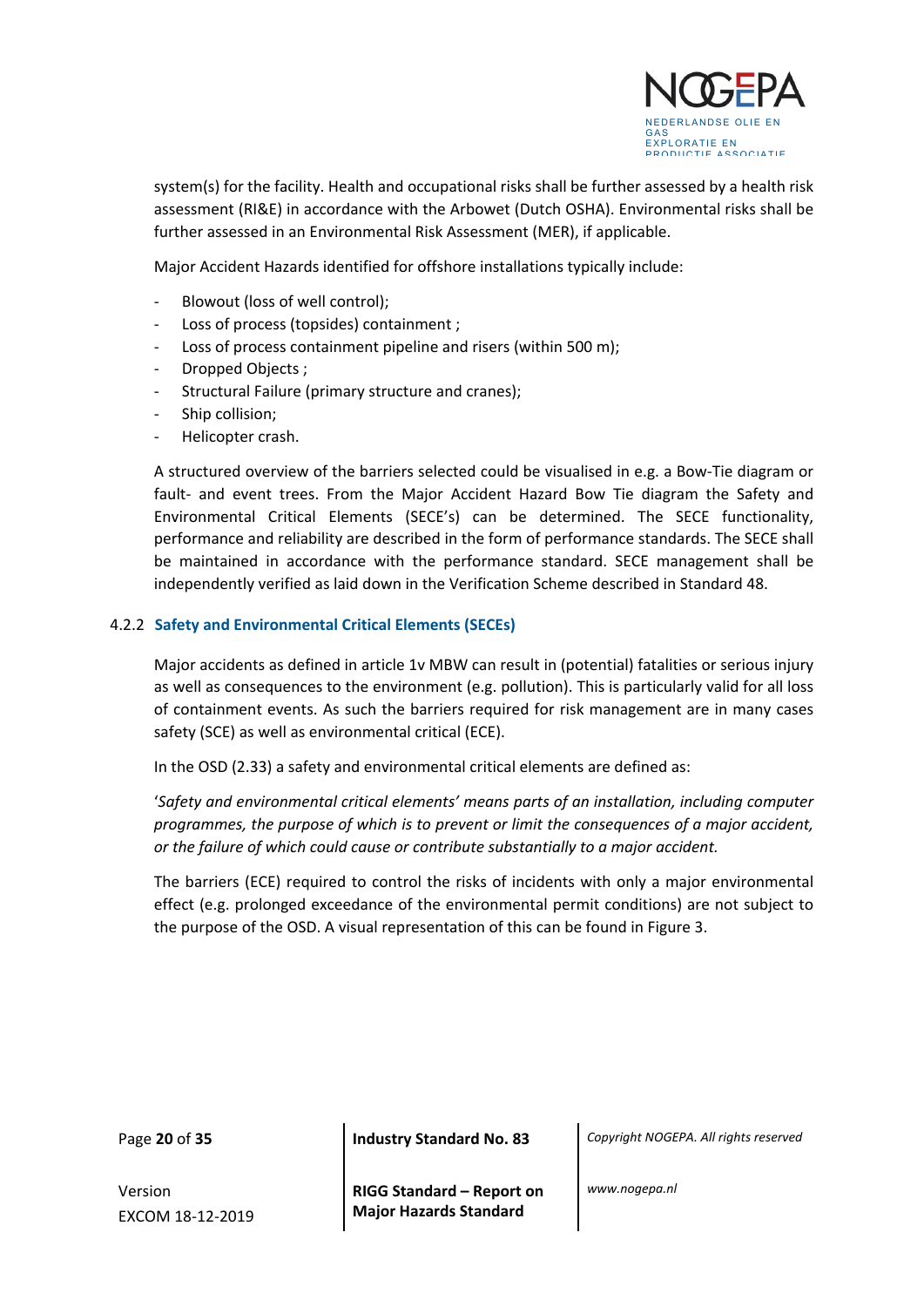



**Figure 3 SECEs**

Version EXCOM 18-12-2019

**RIGG Standard – Report on Major Hazards Standard**

Page **21** of **35 Industry Standard No. 83** *Copyright NOGEPA. All rights reserved*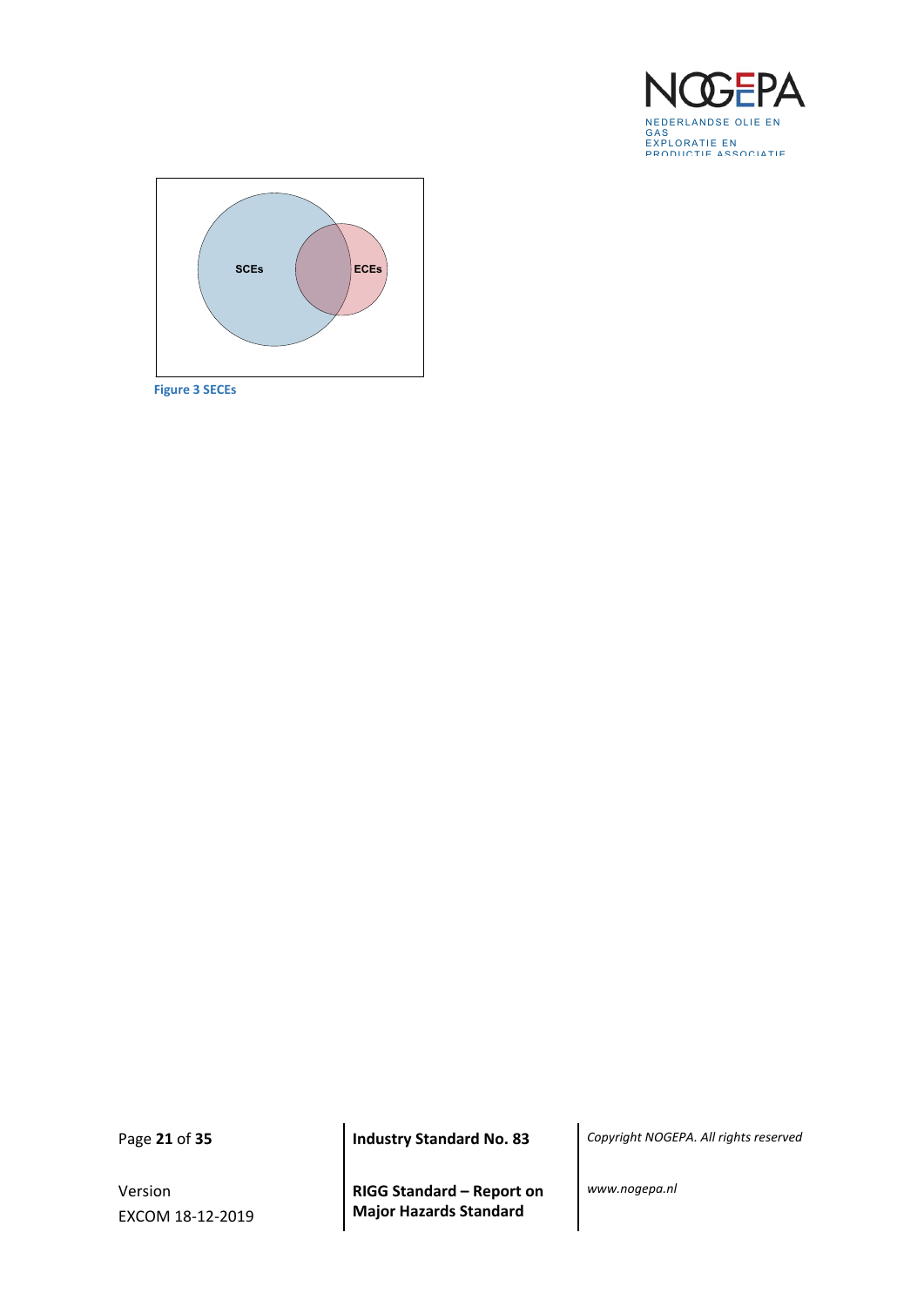

#### <span id="page-21-0"></span>4.2.3 **Independent Verification**

The Operator is responsible for the safe and correct functioning of the equipment, including systems, classified as SECEs. An independent verification scheme shall be developed to give independent verification that the safety and environmental critical elements identified in the risk assessment for the installation, as described in the RIGG, are suitable and that the schedule of examination and testing of the safety and environmental critical elements is suitable, up-todate and operating as intended.

The requirements for the Independent Verification Scheme of the SECE's are described in NOGEPA Standard 48 [4].

#### <span id="page-21-1"></span>4.2.4 **Acceptable and ALARP**

In the OSD (2.8) acceptable is defined as:

*'acceptable', in relation to a risk, means a level of risk for which the time, cost or effort of further reducing it would be grossly disproportionate to the benefits of such reduction. In assessing whether the time, cost or effort would be grossly disproportionate to the benefits of further reducing the risk, regard shall be had to best practice risk levels compatible with the undertaking.*

ALARP stands for As Low As Reasonably Practicable. Risks of Major Accidents always have to be reduced to a level that is tolerable, and then to ALARP. A documented demonstration of this is required; this demonstration is part of the RIGG. ALARP is demonstrated by showing that further risk reductions are impracticable and/or the costs are grossly disproportionate to the improvements gained. This means the next lower risk option has to demonstrated as "unreasonable."

Tolerability refers to the compliance to either the legislative requirement or company guidelines, whichever is more stringent. Tolerability sometimes is ALARP when further risk reductions prove to be impracticable and/or the costs are grossly disproportionate to the improvements. To tolerate a risk means it is not regarded as negligible or something ignorable, but rather as something to keep under review and reduce further if possible. A visual representation of an ALARP decision is shown in Figure 4.

Legislative requirements precede the ALARP decision. Only after checking against such minimum acceptance criteria should the discussion about ALARP take place.

Because the industry standard for disproportionality with regards to risk reduction is ALARP, in this standard 'acceptable' shall be referred to as 'ALARP' or as 'acceptable, if ALARP'.

Page **22** of **35 Industry Standard No. 83** *Copyright NOGEPA. All rights reserved*

Version EXCOM 18-12-2019 **RIGG Standard – Report on Major Hazards Standard**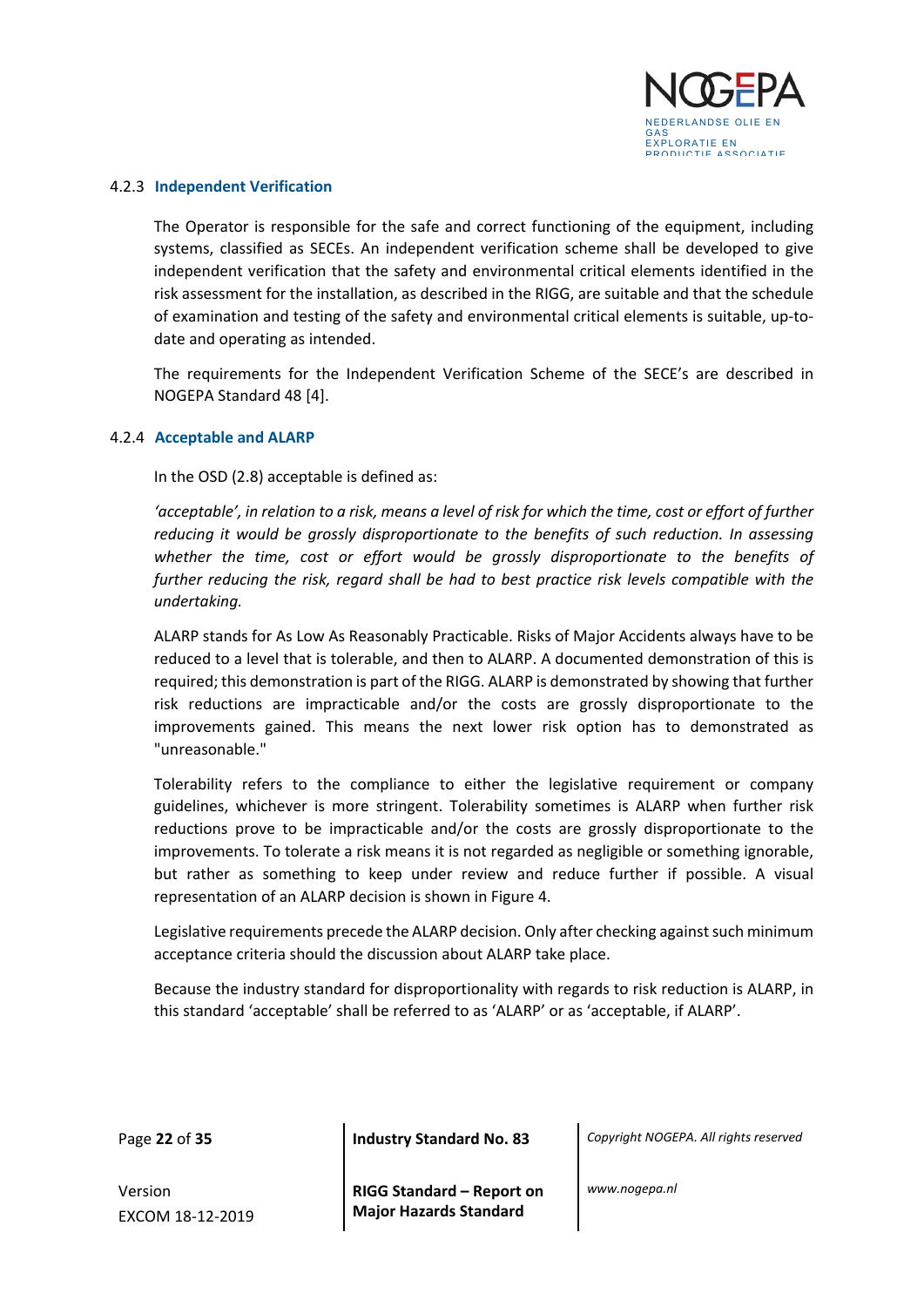



**Risk reduction options**

**Figure 4 Visual representation of an ALARP decision**

#### <span id="page-22-0"></span>4.2.5 **Emergency Response**

The RIGG for the production installation shall contain a summary of the company's emergency response plan (ERP). The ERP shall take into account the major accident risk assessment of the RIGG and shall include a summary of the analysis of the oil spill response effectiveness. This is further described in NOGEPA Standard 32.

In the case of non-producing installations, the Operator needs to ensure that the owners' internal emergency response plans for the installation are amended as necessary to be applicable to the specific location and well operation hazards. In case of amendments with regards to well operations these should be included in the Notification Well Activities

#### <span id="page-22-1"></span>4.3 **Decommissioning RIGG**

The Decommissioning RIGG (45e MBW) is an Operations RIGG supplemented with the specific Major Accident Hazards associated with decommissioning and removing an installation with an addendum of either the Sluitingsplan for the decommissioning of an onshore location, or the Verwijderplan when decommissioning and removing an offshore installation.

Version EXCOM 18-12-2019

Page **23** of **35 Industry Standard No. 83** *Copyright NOGEPA. All rights reserved*

**RIGG Standard – Report on Major Hazards Standard**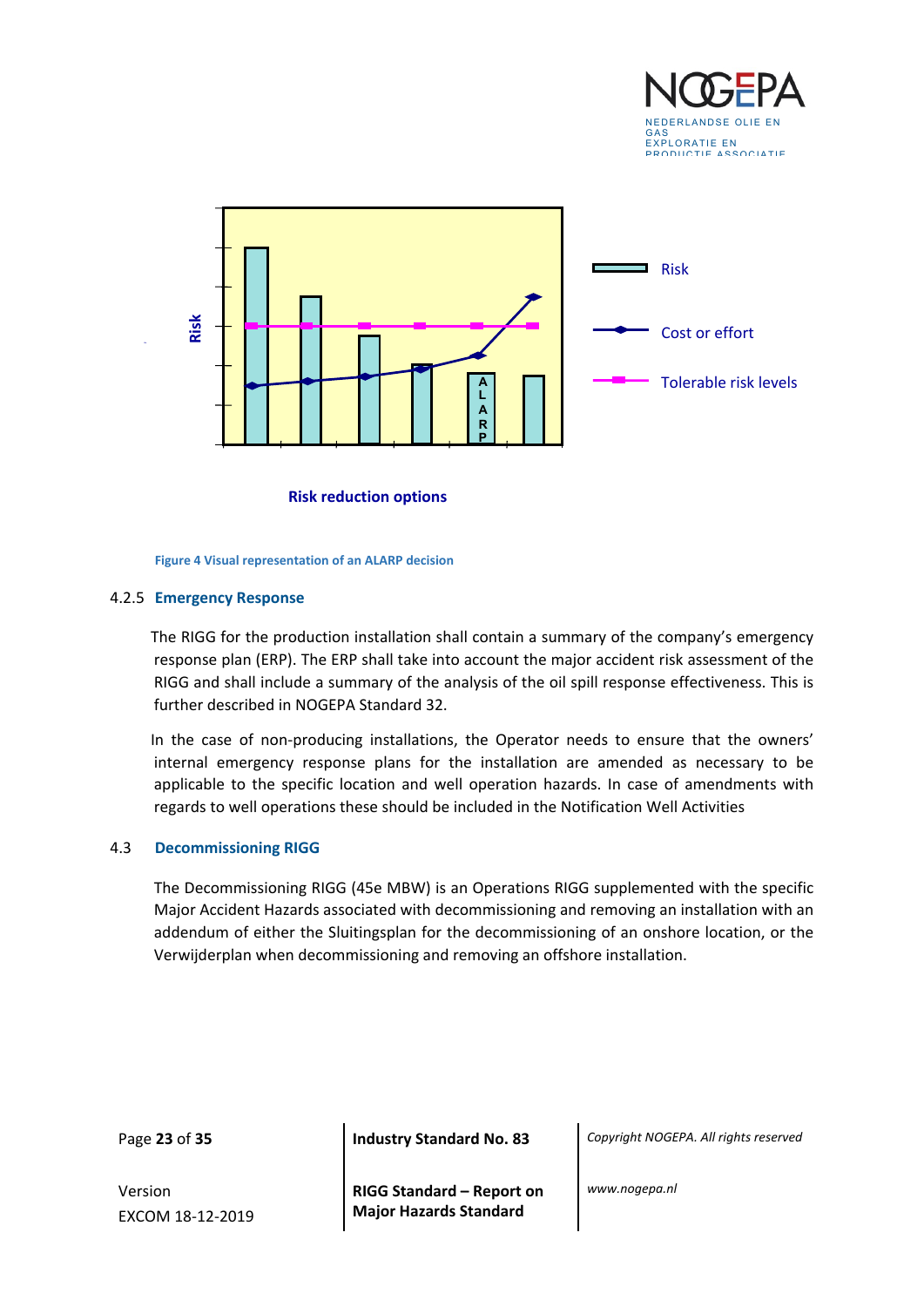

| Introduction       | Facility and        | People and SEMS      | Major Accident             | <b>Action Plan</b> |  |  |  |
|--------------------|---------------------|----------------------|----------------------------|--------------------|--|--|--|
|                    | Operation           |                      | Hazards                    |                    |  |  |  |
| $\bullet$ Summary  | • RIGG Scope        | • Asset or activity  | • Hazard Register          | • Remedial Action  |  |  |  |
| • Change control   | • Asset or activity | organisation         | • Summary of studies       |                    |  |  |  |
| • Document         | description         | • Manning levels     | and results                |                    |  |  |  |
| control            | • Connected         | • HSE Critical Tasks | • Barriers and SECE        |                    |  |  |  |
|                    | infrastructure      | • Workforce          | assessment                 |                    |  |  |  |
|                    | $\bullet$ Temporary | Involvement          | • Risk reduction           |                    |  |  |  |
|                    | Refuge/POB (if      | • Bridging           | philosophies               |                    |  |  |  |
|                    | applicable)         | interfaces           | $\bullet$ AI ARP           |                    |  |  |  |
|                    | • Procedures        | • Audit and review   | demonstration              |                    |  |  |  |
|                    | • Methods of        | • Description of     | • Internal Emergency       |                    |  |  |  |
|                    | deconstruction      | <b>SEMS</b>          | Response Plan              |                    |  |  |  |
|                    |                     | $\bullet$ CMAPP      |                            |                    |  |  |  |
| With reference to: |                     |                      |                            |                    |  |  |  |
| $\bullet$ Company  | • Permit to Work    | • Competency and     | • MAH studies              | • Action tracking  |  |  |  |
| Document           | system              | training records     | • Independent              |                    |  |  |  |
| Management         | • Maintenance       | • Resourcing plans   | <b>Verification Scheme</b> |                    |  |  |  |
| system             | System              |                      | • External Emergency       |                    |  |  |  |
|                    | • SECE performance  |                      | Response Plan              |                    |  |  |  |
|                    | standards           |                      |                            |                    |  |  |  |

#### **Table 3 Decommissioning RIGG content**

#### <span id="page-23-0"></span>4.3.1 **Sluitingsplan**

The Sluitingsplan (39 MBB) is a separate document that shall be supplied together with the Decommissioning RIGG no later than one year after permanent cessation of production. It shall contain at least:

- a. a description of the removal process of the materials from the installation;
- b. a description of the removal process of waste materials and their destinations;
- c. a description of the measures taken to avoid damage;
- d. a description of the measures taken to restore the terrain to its original state, as far as possible;
- e. in case part d proves impossible: a description of the state in which the location will be left behind;
- f. timing of the execution of the work;
- g. closure date of the installation.

#### <span id="page-23-1"></span>4.3.2 **Verwijderplan**

The Verwijderplan (60 MBB) is a separate document that shall be supplied together with the Decommissioning RIGG no later than 8 weeks before beginning of the work. It shall contain at least:

Page **24** of **35 Industry Standard No. 83** *Copyright NOGEPA. All rights reserved*

Version EXCOM 18-12-2019 **RIGG Standard – Report on Major Hazards Standard**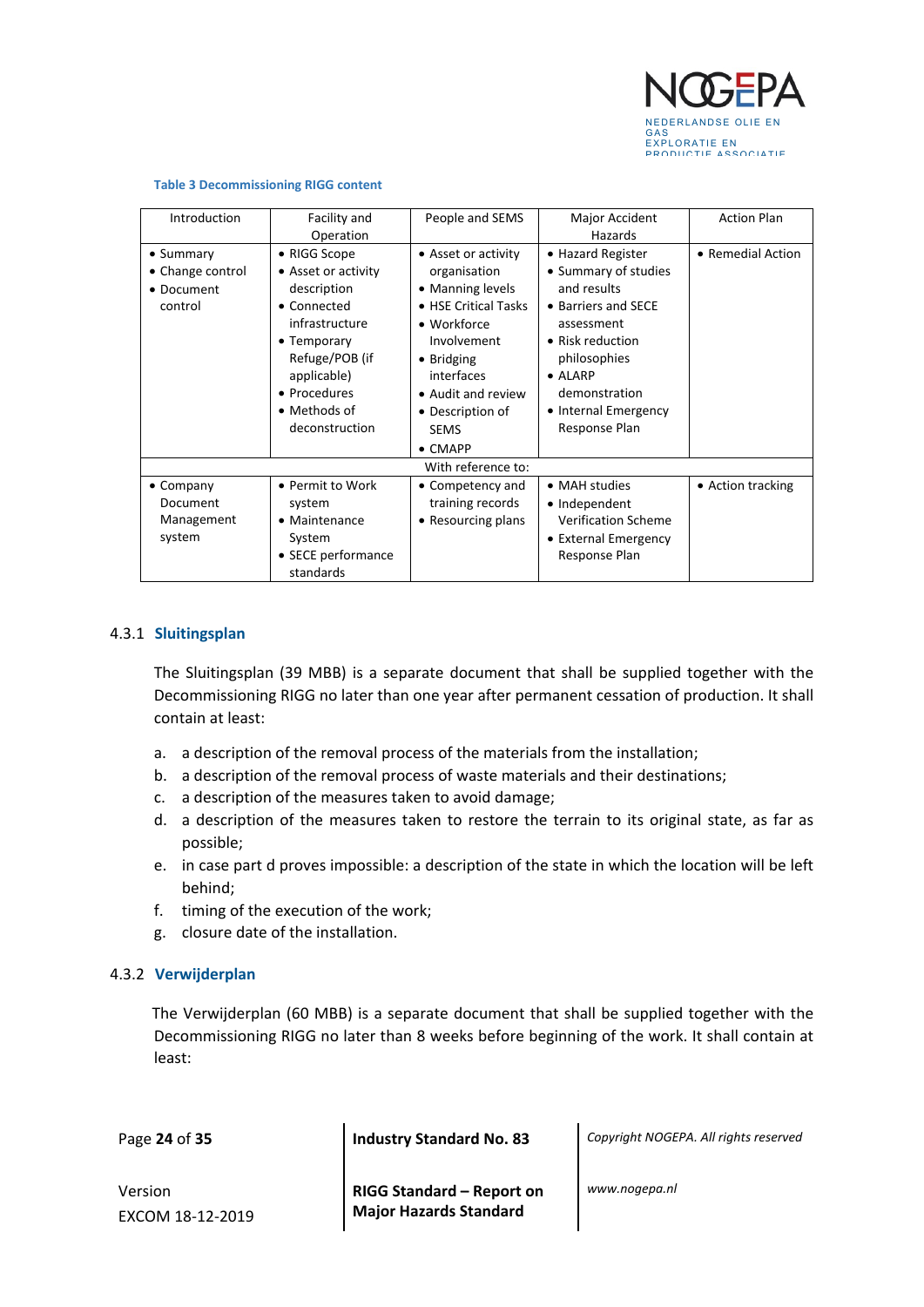

- a. a description of the deconstruction methods and removal of the installations,
- b. a description of the removal process of the installation and waste materials and their destinations;
- c. a description of the methods used to prove the sea floor will be free of debris and other materials;
- d. timing of the work detailed in point a to c.

#### <span id="page-24-0"></span>4.4 **Well Activity Notification (Kennisgeving Boorgatactiviteit)**

For activities in a well, including drilling activities, a Well Activity Notification is to be issued to the competent authority (45n MBW).

| Introduction      | <b>Facility and Operation</b> | People and SEMS        | Major Accident           | <b>Action Plan</b> |
|-------------------|-------------------------------|------------------------|--------------------------|--------------------|
|                   |                               |                        | Hazards                  |                    |
| • Summary         | • Scope of the                | • Bridging interfaces  | • Summary of MAH         | • Remedial Action  |
| • Change control  | Notification                  | • Audit and review     | studies (inc.            |                    |
| • Document        | • Asset or activity           |                        | subsurface               |                    |
| control           | description                   |                        | hazards)                 |                    |
|                   | • Well description            |                        | • Barrier and SECE       |                    |
|                   | • Connected                   |                        | assessment               |                    |
|                   | infrastructure                |                        | • Summary of Well        |                    |
|                   | • Environmental,              |                        | <b>Examiner Findings</b> |                    |
|                   | Metocean and                  |                        | • Internal Emergency     |                    |
|                   | Seabed conditions at          |                        | Response (if not         |                    |
|                   | intended location             |                        | described in RIGG)       |                    |
|                   | • Well history and            |                        |                          |                    |
|                   | condition (if                 |                        |                          |                    |
|                   | applicable)                   |                        |                          |                    |
|                   | · Well work                   |                        |                          |                    |
|                   | programme                     |                        |                          |                    |
|                   | • Description of              |                        |                          |                    |
|                   | intended end state of         |                        |                          |                    |
|                   | well                          |                        |                          |                    |
|                   |                               | With reference to:     |                          |                    |
| $\bullet$ Company | • Contractor RIGG of          | • Notification of      | • MAH studies (inc.      | • Action tracking  |
| Document          | the (drilling)                | Combined               | subsurface               |                    |
| Management        | installation                  | Operations (if         | hazards)                 |                    |
| system            |                               | applicable)            | • Well Examiner          |                    |
|                   |                               | • RIGG (if applicable) | Report                   |                    |
|                   |                               |                        | • External               |                    |
|                   |                               |                        | Emergency                |                    |
|                   |                               |                        | Response Plan            |                    |

#### **Table 4 Well Activity Notification content**

Version EXCOM 18-12-2019

Page **25** of **35 Industry Standard No. 83** *Copyright NOGEPA. All rights reserved*

**RIGG Standard – Report on Major Hazards Standard**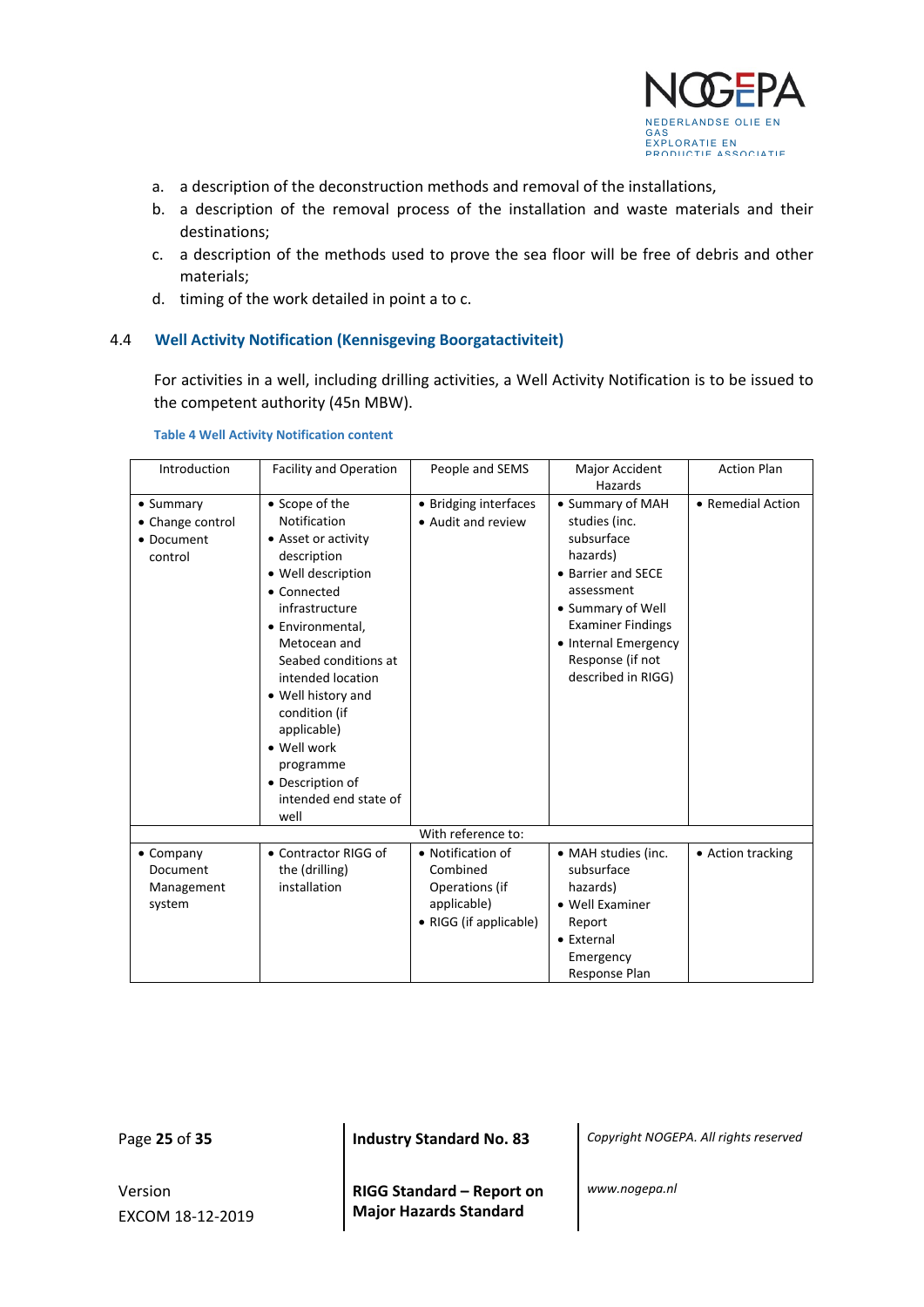

## <span id="page-25-0"></span>**5. Operationalising the RIGG**

The Operator shall ensure that facilities and operations are in accordance with the Operations RIGG and the procedures stated in the SEMS.

Technical integrity and maintenance programmes for SECEs shall be implemented and monitored, and attainment of Performance Standards shall be assured and recorded. The assurance programmes are subject to the independent verification scheme set out in NOGEPA Standard 48 [4] and NOGEPA Standard 90 [5].

Personnel working on the site shall be informed in a summarised, understandable fashion of the relevant content of the RIGG and the Major Accident Hazards.

During development or revision of the RIGG representatives of the workforce shall be consulted and involved in the development of the document.

Competent personnel as referenced to in article 2.42n of the Arbobesluit shall be involved in the development and maintenance of the RIGG.

The RIGG document shall be up to date and available to personnel on site. It shall be maintained in the document control scheme of the Operator.

A review of the RIGG shall be prompted in case of; a major incident involving the facility or operation, or from lateral learning from other major incidents, enhancement of knowledge or technology that changes the basic assumptions on which the RIGG is based.

Actions arising from and during the development of the RIGG shall be registered in a tracking system and follow-up shall be tracked and auditable closed out. The quality of the follow-up and close out of the RIGG remedial action plan should be monitored. Any update or revision of the RIGG should describe the follow up to the actions.

Version EXCOM 18-12-2019

Page **26** of **35 Industry Standard No. 83** *Copyright NOGEPA. All rights reserved*

**RIGG Standard – Report on Major Hazards Standard**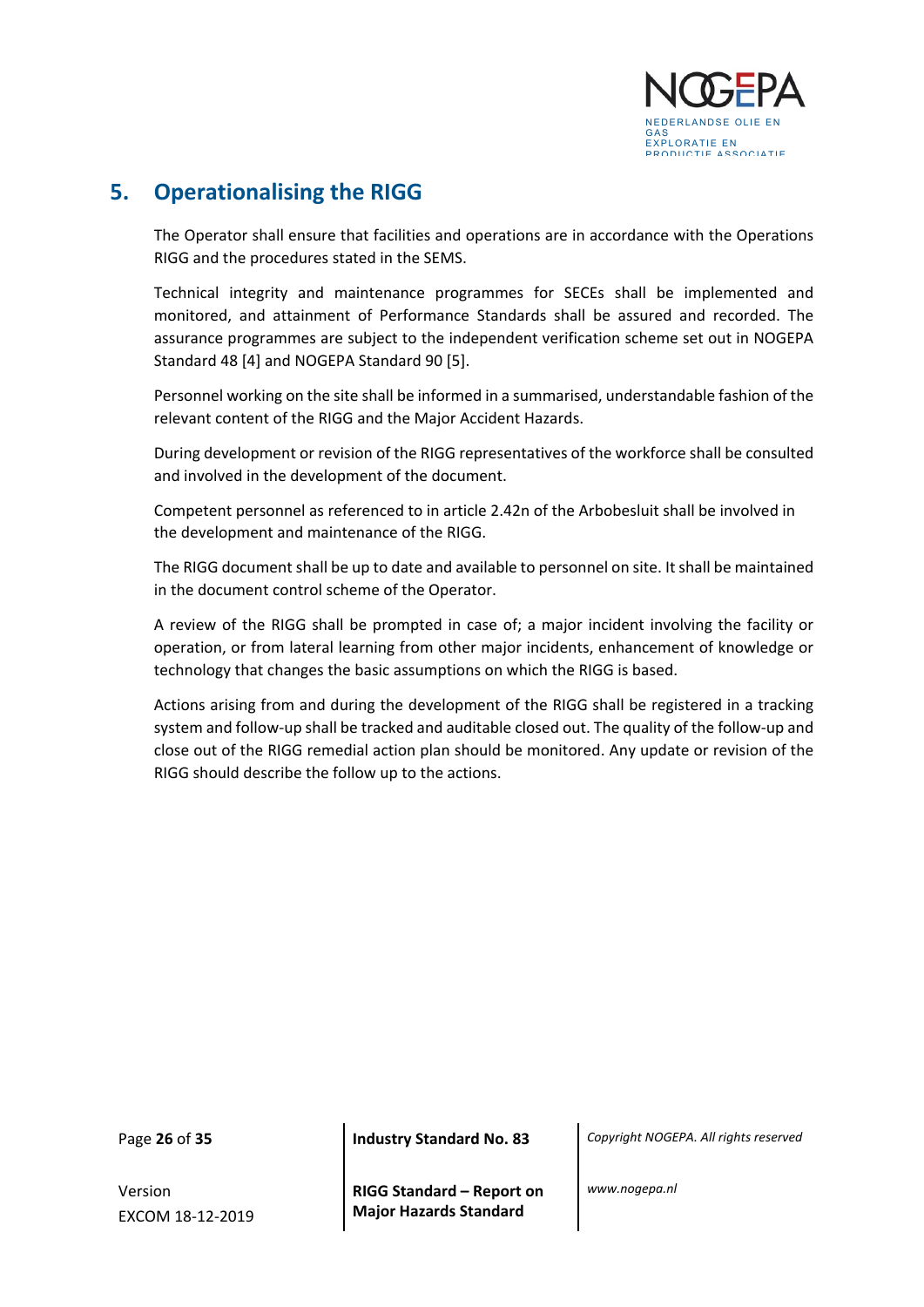

### <span id="page-26-0"></span>**6. References**

- [1] NOGEPA, Standard 80 Standards and Document Control, 2016.
- [2] International Organization for Standardization (ISO), 17776:2000 Petroleum and natural gas industries -- Offshore production installations -- Guidelines on tools and techniques for hazard identification and risk assessment, Geneva, Switzerland, 2010.
- [3] DNV GL AS, "DNVGL-RP-G104 Identification and management of environmental barriers," August 2015. [Online]. Available: https://www.dnvgl.com/oilgas/offshoresafety-directive/recommended-practice-dnvgl-rp-g104.html.
- [4] NOGEPA, Standard 48 Independent Verification, 2016.
- [5] NOGEPA, Standard 90 Asset Integrity, 2016.
- [6] "Mijnbouwwet," [Online]. Available: http://wetten.overheid.nl/BWBR0014394.

Version EXCOM 18-12-2019

**RIGG Standard – Report on Major Hazards Standard**

Page **27** of **35 Industry Standard No. 83** *Copyright NOGEPA. All rights reserved*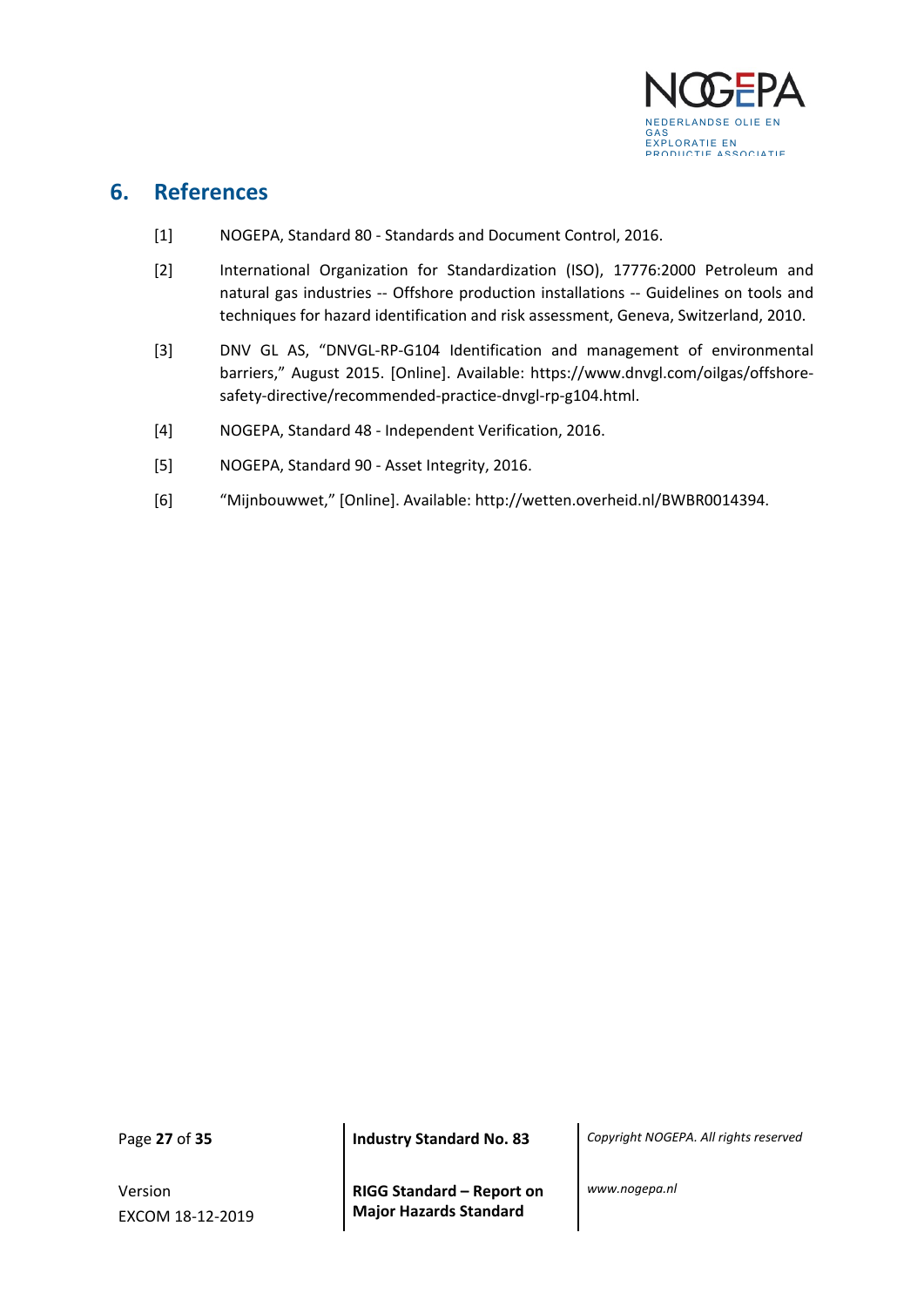

## <span id="page-27-0"></span>**Annex I Abstract requirements Design Notification**

The Design Notification shall include:

- 1. the name and address of the operator of the installation;
- 2. a description of the design process for the production operations and systems, from an initial concept to the submitted design or selection of an existing installation, the relevant standards used, and the design concepts included in the process;
- 3. a description of the selected design concept in relation to the major hazard scenarios for the particular installation and its location, and the primary risk control features;
- 4. a demonstration that the concept contributes to reducing major hazard risks to an acceptable level;
- 5. a description of the installation and the conditions at its intended location;
- 6. a description of any environmental, meteorological and seabed limitations on safe operations, and the arrangements for identifying risks from seabed and marine hazards such as pipelines and the moorings of adjacent installations;
- 7. a description of the types of major hazard operations to be carried out;
- 8. a general description of the safety and environmental management system by which the intended major accident risk control measures are to be maintained in good effect;
- 9. a description of the independent verification schemes and an initial list of safety and environmental critical elements and their required performance;
- 10. where an existing production installation is to be moved to a new location to serve a different production operation, a demonstration that the installation is suitable for the proposed production operation;
- 11. where a non-production installation is to be converted for use as a production installation, a justification demonstrating that the installation is suitable for such conversion.

Version EXCOM 18-12-2019

Page **28** of **35 Industry Standard No. 83** *Copyright NOGEPA. All rights reserved*

**RIGG Standard – Report on Major Hazards Standard**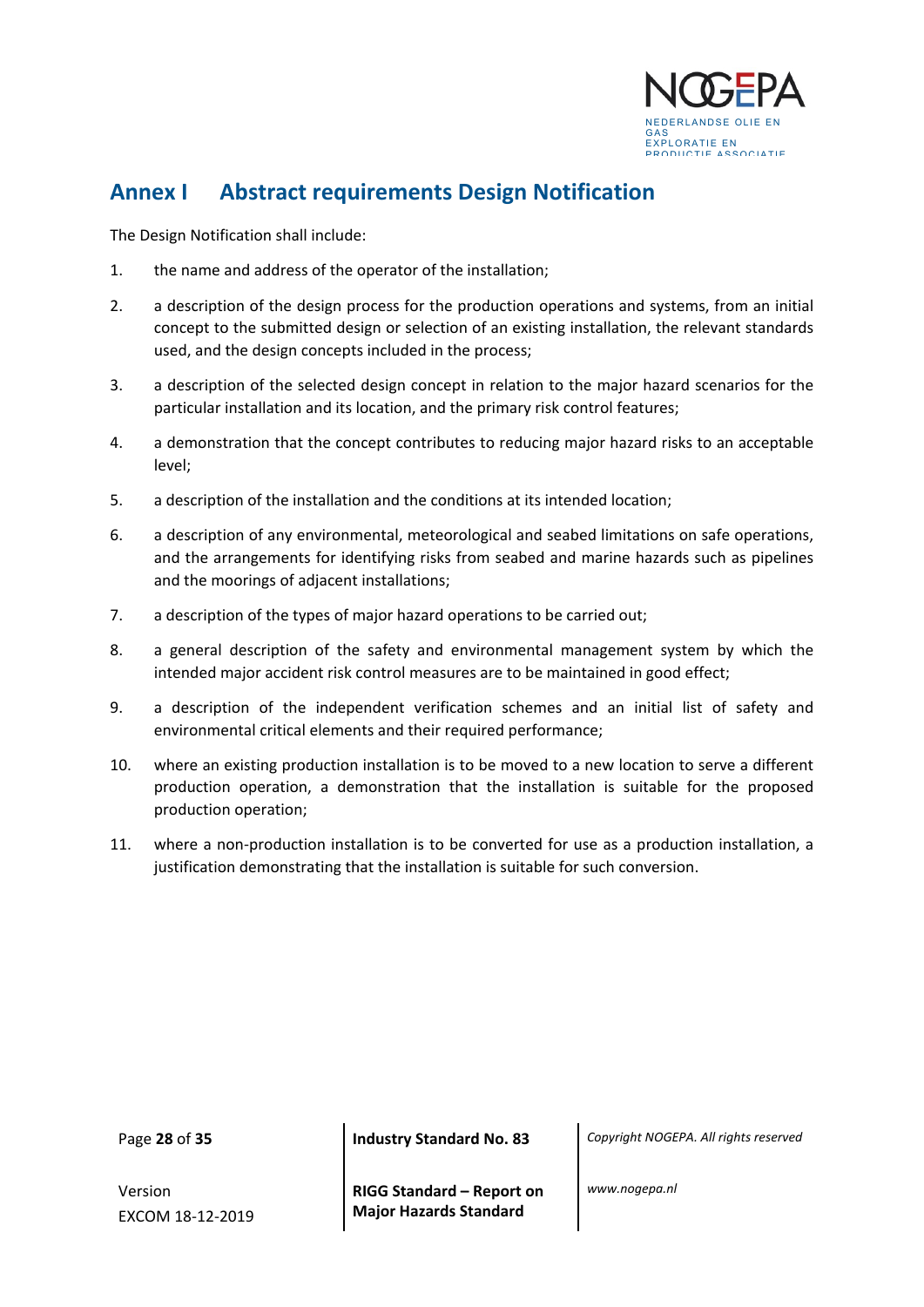

## <span id="page-28-0"></span>**Annex II Abstract requirements Operations RIGG**

The HSE content of the Operations RIGG shall include:

- 1. a description of the account taken of the competent authority's response to the design notification;
- 2. the name and address of the operator of the installation;
- 3. a summary of any worker involvement in the preparation of the report on major hazards;
- 4. a description of the installation and any association with other installations or connected infrastructure, including wells;
- 5. demonstration that all the major hazards have been identified, their likelihood and consequences assessed, including any environmental, meteorological and seabed limitations on safe operations, and that their control measures including associated safety and environmental critical elements are suitable so as to reduce the risk of a major accident to an acceptable level; this demonstration shall include an assessment of oil spill response effectiveness; L 178/90 Official Journal of the European Union 28.6.2013 EN
- 6. a description of the types of operations with major hazard potential to be carried out, and the maximum number of persons that can be on the installation at any time;
- 7. a description of equipment and arrangements to ensure well control, process safety, containment of hazardous substances, prevention of fire and explosion, protection of the workers from hazardous substances, and protection of the environment from an incipient major accident;
- 8. a description of the arrangements to protect persons on the installation from major hazards, and to ensure their safe escape, evacuation and rescue, and arrangements for the maintenance of control systems to prevent damage to the installation and the environment in the event that all personnel are evacuated;
- 9. relevant codes, standards and guidance used in the construction and commissioning of the installation;
- 10. information, regarding the operator's safety and environmental management system, that is relevant to the production installation;
- 11. an internal emergency response plan or an adequate description thereof;
- 12. a description of the independent verification scheme;
- 13. any other relevant details, for example where two or more installations operate in combination in a way which affects the major hazard potential of either or all installations;

Page **29** of **35 Industry Standard No. 83** *Copyright NOGEPA. All rights reserved*

Version EXCOM 18-12-2019 **RIGG Standard – Report on Major Hazards Standard**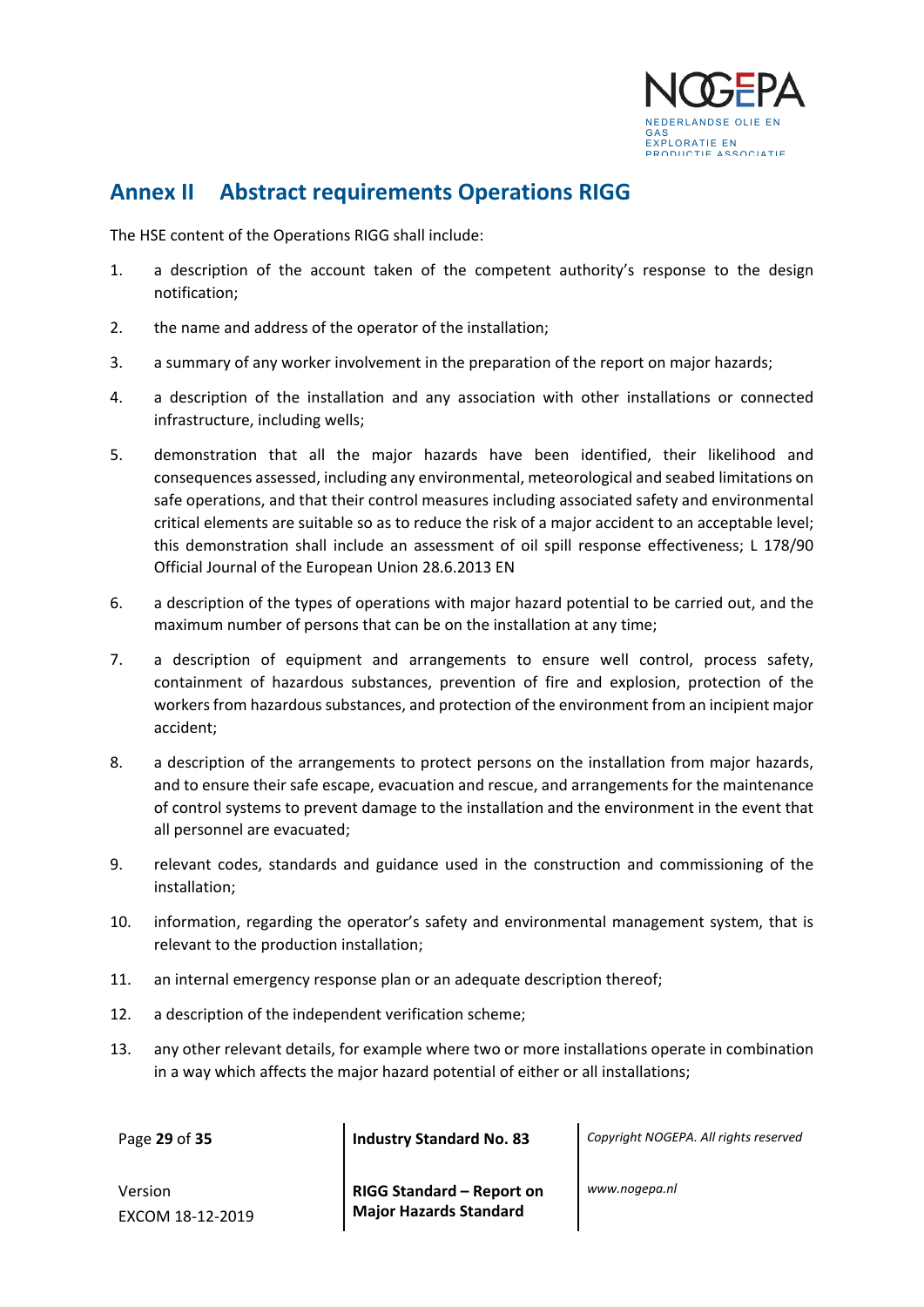

- 14. the information relevant to other requirements under this Directive obtained pursuant to the major accident prevention requirements of Directive 92/91/EEC;
- 15. in respect of operations to be conducted from the installation, any information relating to the prevention of major accidents resulting in significant or serious damage to the environment relevant to other requirements under this Directive, obtained pursuant to Directive 2011/92/EU;
- 16. an assessment of the identified potential environmental effects resulting from the loss of containment of pollutants arising from a major accident, and a description of the technical and non-technical measures envisaged to prevent, reduce or offset them, including monitoring.

Version EXCOM 18-12-2019

**RIGG Standard – Report on Major Hazards Standard**

Page **30** of **35 Industry Standard No. 83** *Copyright NOGEPA. All rights reserved*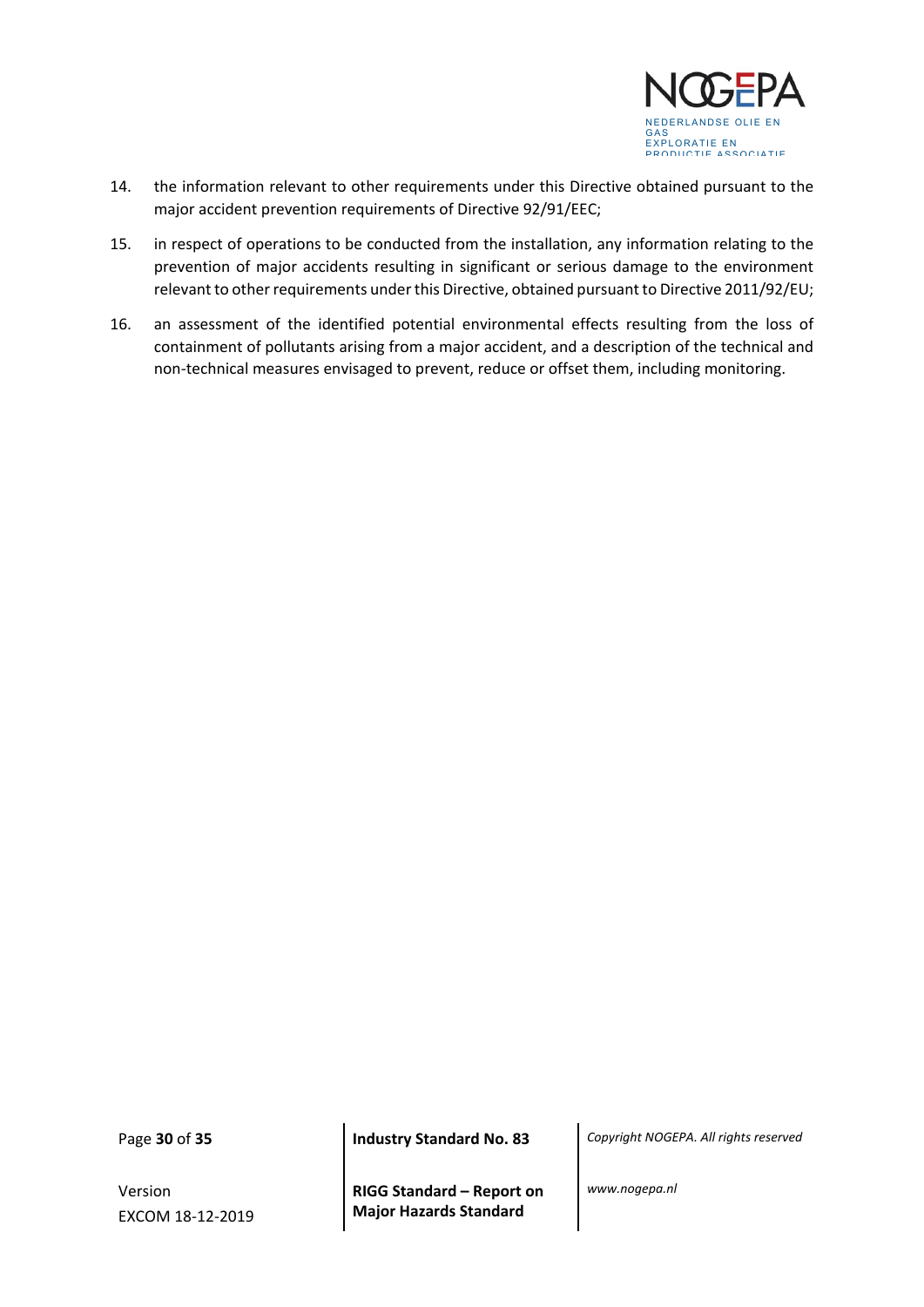

## <span id="page-30-0"></span>**Annex III Abstract requirements Decommissioning RIGG**

A decommissioning RIGG shall contain at least the following information:

- 1. the name and address of the operator or the owner
- 2. a summary of any worker involvement in the preparation of the revised report on major hazards
- 3. sufficient details to fully update the earlier report on major hazards and associated internal emergency response plan for the installation and to demonstrate major hazard risks are reduced to an acceptable level
- 4. in the case of taking a fixed production installation out of use:

(a) means of isolating all hazardous substances and in the case of wells connected to the installation, the permanent sealing of the wells from the installation and the environment;

(b) a description of major hazard risks associated with the decommissioning of the installation to workers and the environment, the total exposed population, and the risk control measures;

(c) emergency response arrangements to secure safe evacuation and rescue of personnel and to maintain control systems for preventing a major accident to the environment.

Version EXCOM 18-12-2019

Page **31** of **35 Industry Standard No. 83** *Copyright NOGEPA. All rights reserved*

**RIGG Standard – Report on Major Hazards Standard**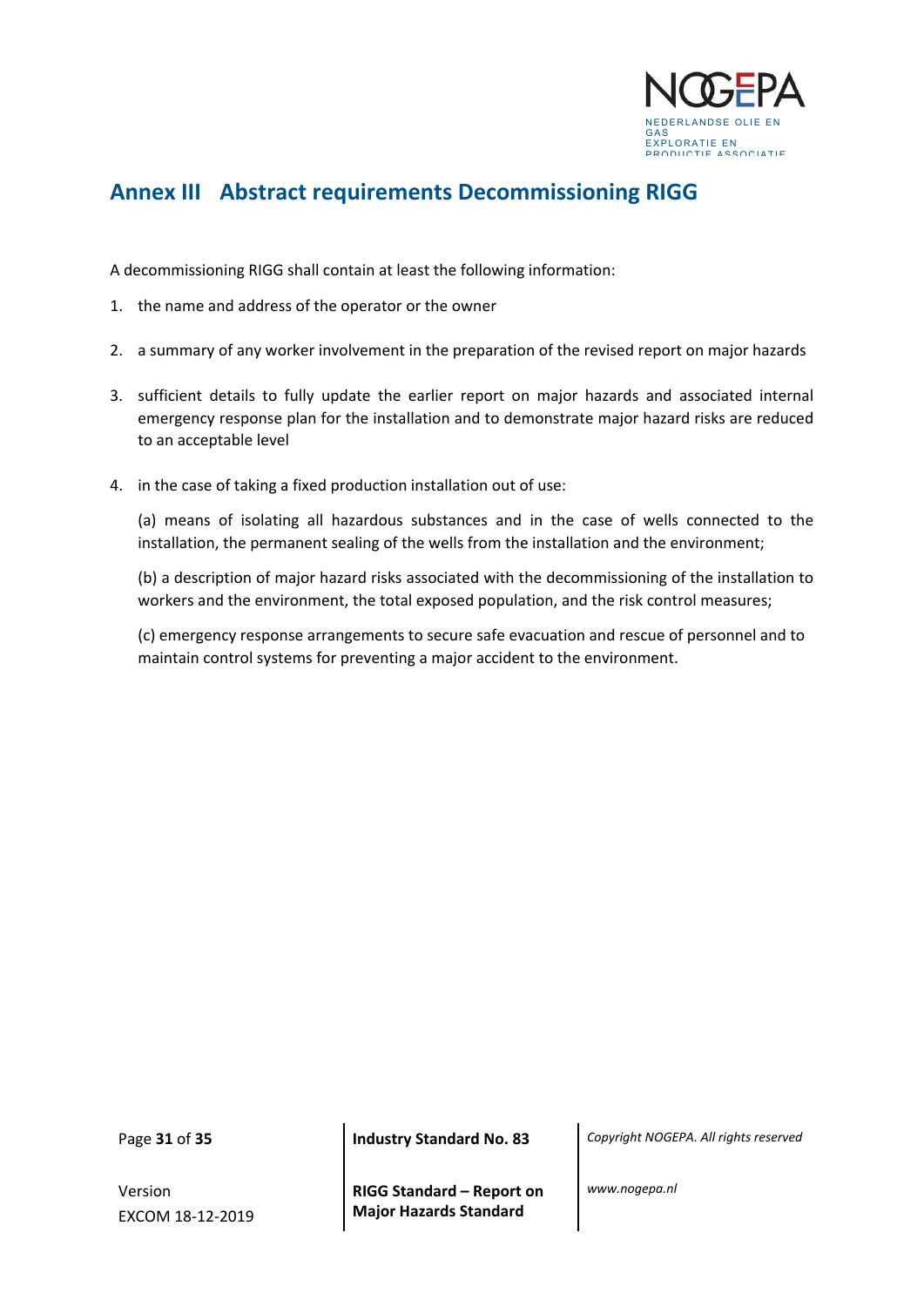

## <span id="page-31-0"></span>**Annex IV Abstract requirements Well Notification Activity**

Notifications of well operations to be prepared in accordance with Article 15 and submitted pursuant to point (h) of Article 11

Shall contain at least the following information:

- 1. the name and address of the operator of the well;
- 2. the name of the installation to be used and the name and address of the owner or, in the case of a production installation, the contractor undertaking drilling activities;
- 3. details that identify the well and any association with installations and connected infrastructure;
- 4. information on the well work programme, including the period of its operation, details and verification of barriers against loss of well control (equipment, drilling fluids and cement etc.), directional control of the well path, and limitations on safe operations in keeping with the risk management;
- 5. in the case of an existing well, information regarding its history and condition;
- 6. any details concerning safety equipment to be deployed that are not described in the current report on major hazards for the installation;
- 7. a risk assessment incorporating a description of:
	- (a) the particular hazards associated with the well operation including any environmental, meteorological and seabed limitations on safe operations;
	- (b) the subsurface hazards;
	- (c) any surface or subsea operations which introduce simultaneous major hazard potential;
	- (d) suitable control measures; L 178/92 Official Journal of the European Union 28.6.2013 EN
- 8. a description of the well configuration at the end of operations i.e. permanently or temporarily abandoned; and whether production equipment has been placed into the well for future use;
- 9. in the case of a modification to a previously submitted notification of well operations, sufficient details to fully update the notification;
- 10. where a well is to be constructed, modified or maintained by means of a non-production installation, additional information as follows:

Page **32** of **35 Industry Standard No. 83** *Copyright NOGEPA. All rights reserved*

Version EXCOM 18-12-2019 **RIGG Standard – Report on Major Hazards Standard**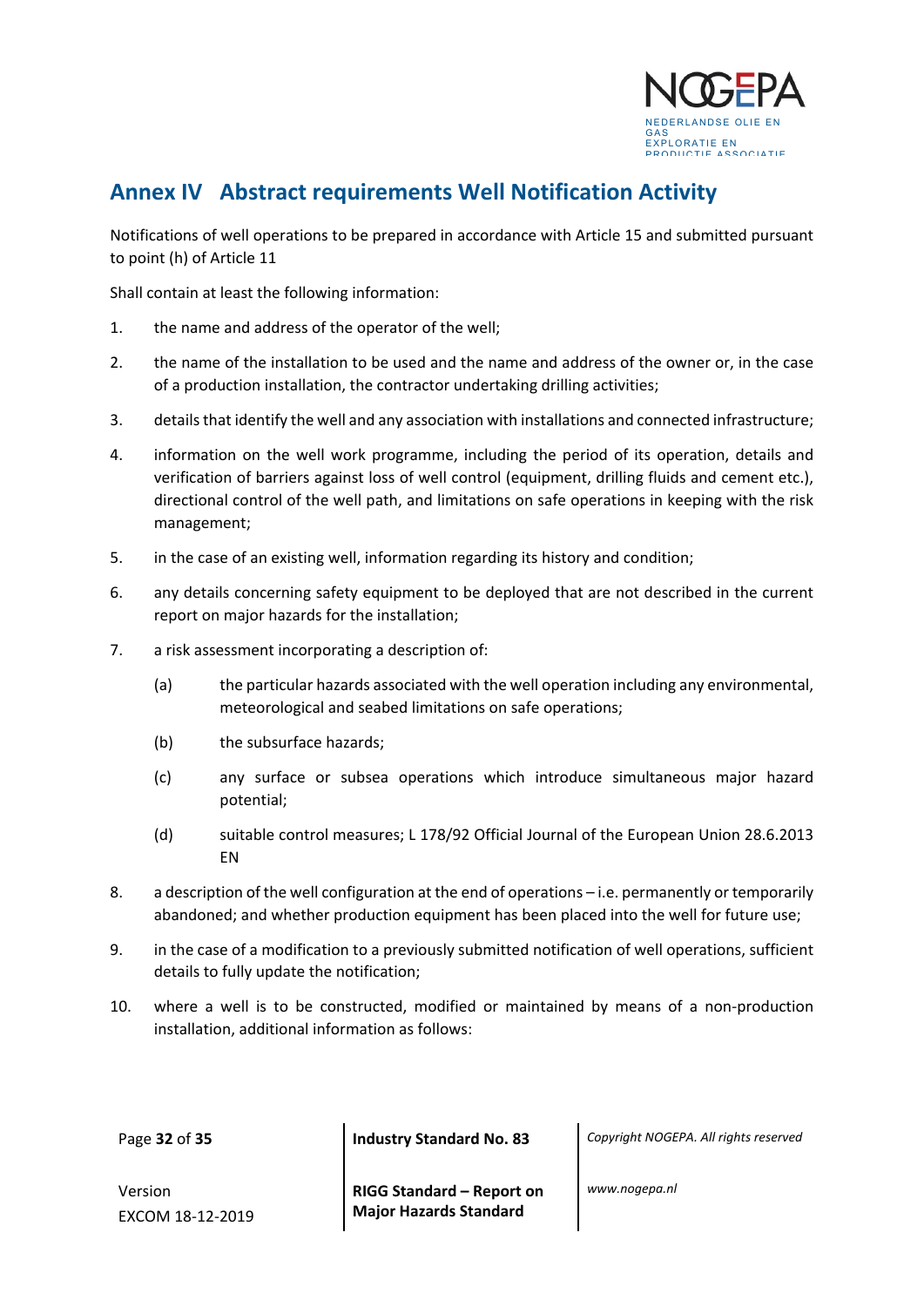

- (a) a description of any environmental, meteorological and seabed limitations on safe operations, and arrangements for identifying risks from seabed and marine hazards such as pipelines and the moorings of adjacent installations;
- (b) a description of environmental conditions that have been taken into account within the internal emergency response plan for the installation;
- (c) a description of emergency response arrangements including arrangements for responding in cases of environmental incidents that are not described in the report on major hazards; and
- (d) a description of how the management systems of the operator of the well and the owner are to be coordinated to ensure effective control of major hazards at all times;
- 11. a report with findings of the independent well examination, including a statement by the operator of the well that, after considering the report and findings of independent well examination by the independent verifier, the risk management relating to well design and its barriers to loss of control are suitable for all anticipated conditions and circumstances;
- 12. the information relevant to this Directive obtained pursuant to the major accident prevention requirements of Directive 92/91/EEC;
- 13. in respect of the well operations to be conducted, any information relevant to other requirements under this Directive obtained pursuant to Directive 2011/92/EU re

Version EXCOM 18-12-2019

Page **33** of **35 Industry Standard No. 83** *Copyright NOGEPA. All rights reserved*

**RIGG Standard – Report on Major Hazards Standard**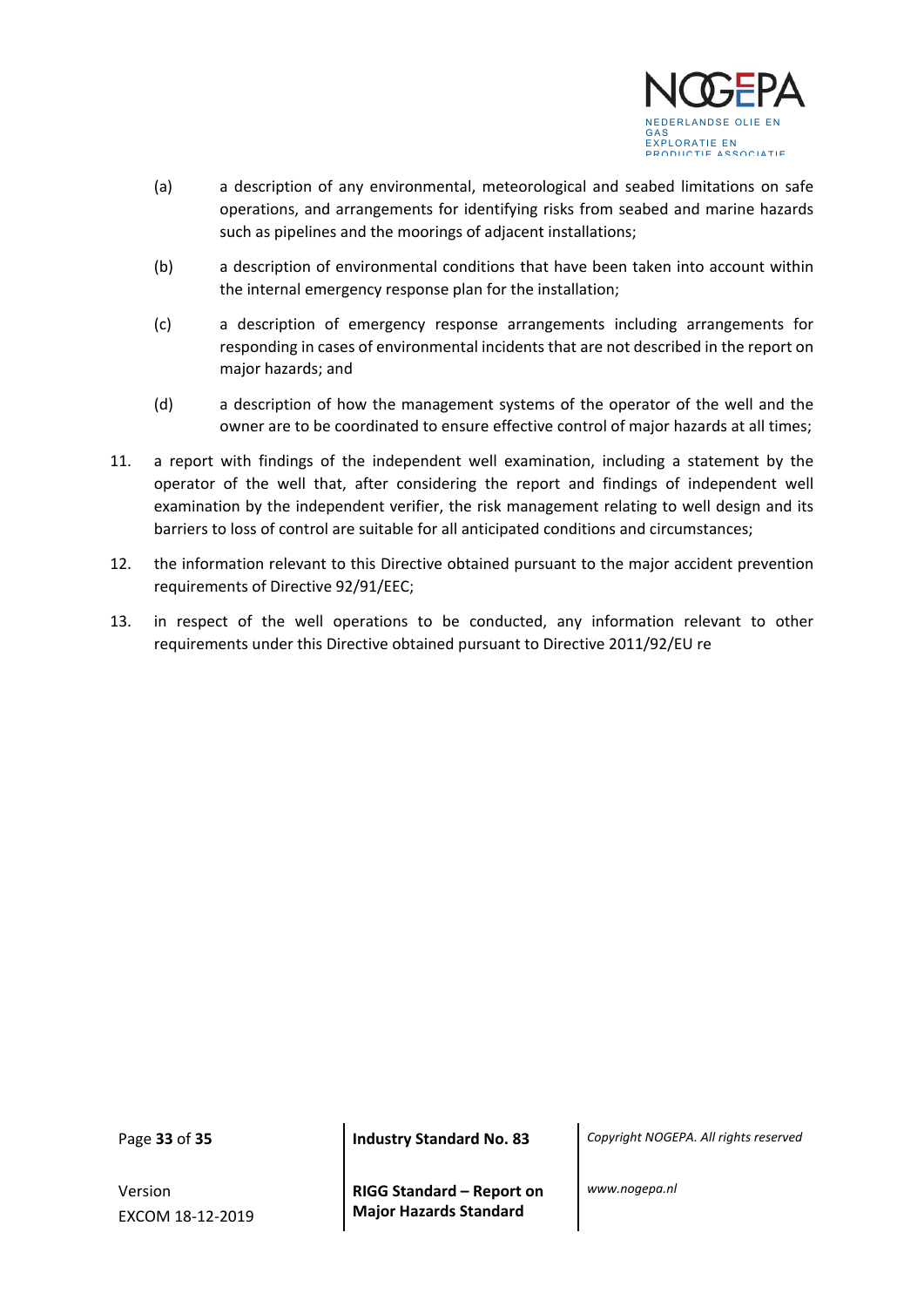

## <span id="page-33-0"></span>**Annex V Abstract requirements Sluitingsplan**

Het sluitingsplan bevat ten minste:

- a. een beschrijving van de wijze waarop bij het mijnbouwwerk behorend materiaal zal worden afgevoerd;
- b. een beschrijving van op het mijnbouwwerk aanwezige afvalstoffen en de bestemming ervan;
- c. een beschrijving van de maatregelen die worden genomen ter voorkoming van schade;
- d. een beschrijving van de maatregelen die worden genomen om het terrein waarop het mijnbouwwerk is opgericht zoveel mogelijk in de oorspronkelijke staat terug te brengen;
- e. voor zover onderdeel d niet mogelijk is: een beschrijving van de toestand waarin het mijnbouwwerk wordt achtergelaten en, voor zover van toepassing, de bestemming ervan;
- f. het tijdstip waarop met de beschreven werkzaamheden wordt aangevangen en waarop deze worden beëindigd, en
- g. het beoogde tijdstip van de sluiting.

Version EXCOM 18-12-2019

**RIGG Standard – Report on Major Hazards Standard**

Page **34** of **35 Industry Standard No. 83** *Copyright NOGEPA. All rights reserved*